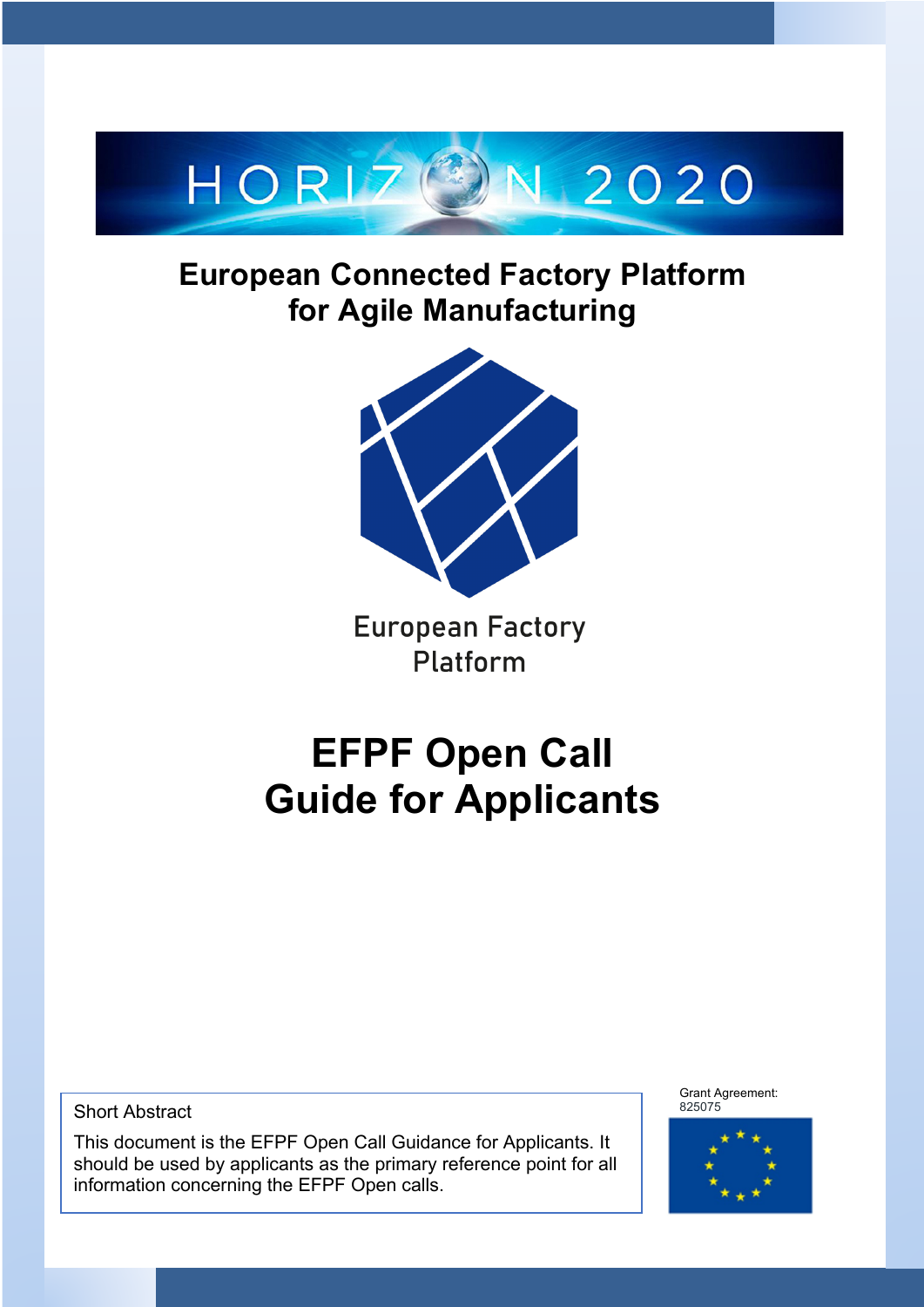### **Table of Contents**

| 0 |    |  |
|---|----|--|
| 1 |    |  |
|   |    |  |
|   |    |  |
| 2 |    |  |
|   |    |  |
|   |    |  |
|   |    |  |
|   |    |  |
|   |    |  |
| 3 |    |  |
|   |    |  |
|   |    |  |
|   |    |  |
|   |    |  |
| 4 |    |  |
|   |    |  |
|   |    |  |
|   |    |  |
|   |    |  |
|   |    |  |
| 5 |    |  |
|   |    |  |
|   |    |  |
|   |    |  |
|   |    |  |
|   |    |  |
|   |    |  |
|   |    |  |
|   |    |  |
|   |    |  |
|   |    |  |
|   |    |  |
|   |    |  |
|   | 1. |  |
|   |    |  |
|   |    |  |
|   |    |  |
|   |    |  |
|   |    |  |
|   |    |  |
|   |    |  |
|   |    |  |
|   |    |  |
|   |    |  |
|   |    |  |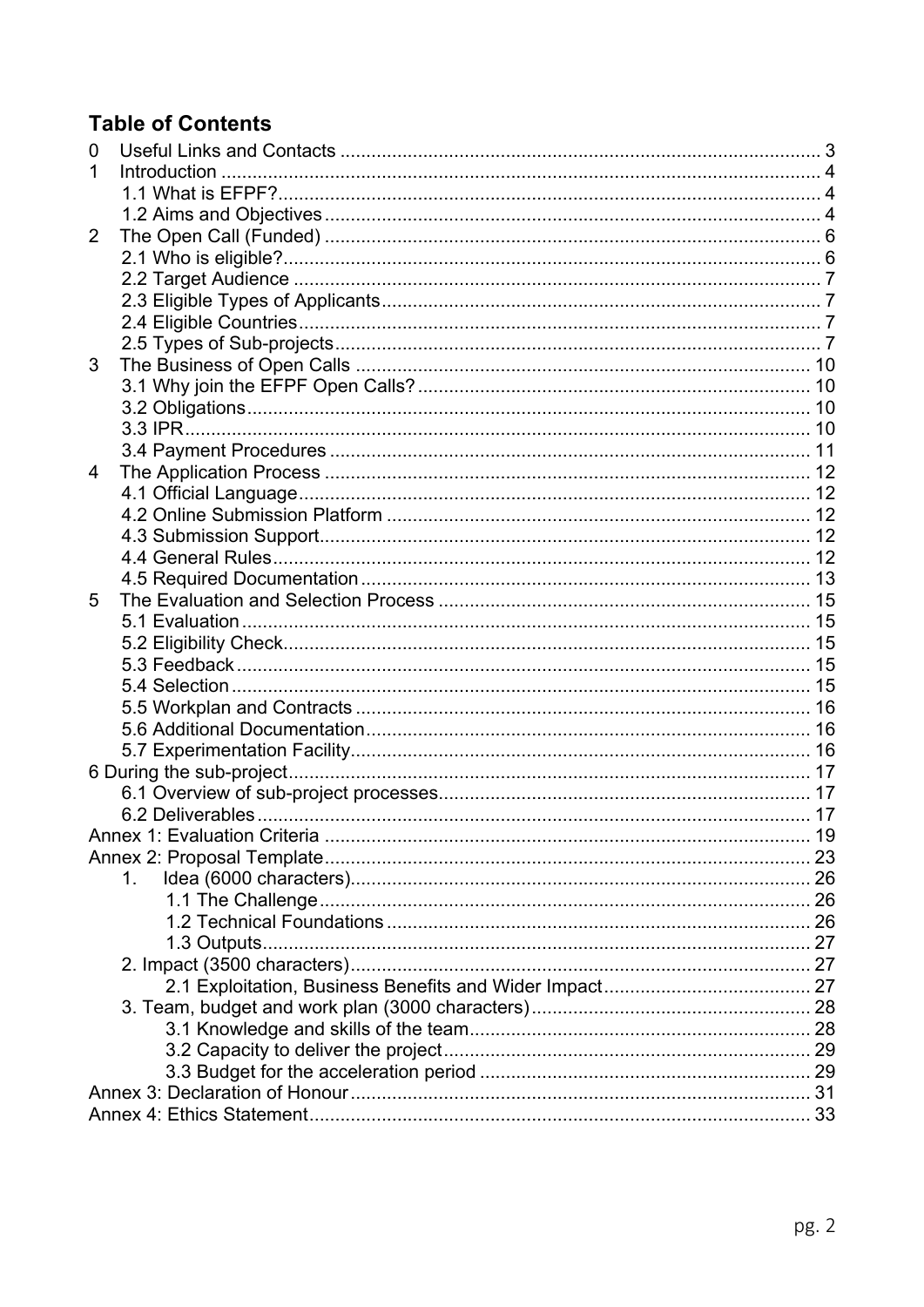### **0 Useful Links and Contacts**

#### **Webpages:**

www.efpf.org **• Home page** 

#### **Submission Platform:**

**Contact:**

#### Follow Us:

SÓ

https://twitter.com/EFPFproject

#### **Linked** in

www.linkedin.com/in/efpf-project-90a31217a/



www.facebook.com/EFPF-Project-293935601315639/

- 
- www.efpf.org/funding-call **•** Information and links about the Open Call
- www.efpf.org/funding-call/materials Information and links about the Open Call
- www.efpf.org/funding-call/materials All the Documentation relating to the Open Call, including the Guidance for Applicants and the
	- Proposal Template
- www.efpf.org/offering-2 High-level description of EFPF services and tools
- https://efpf-portal.ascora.eu/ Detailed technical information about the EFPF platform and services
- www.f6s.com/efpf **•** The *only* place to submit your proposal
- infoOpenCall@efpf.org The only email address to use for questions about the Open Call submission process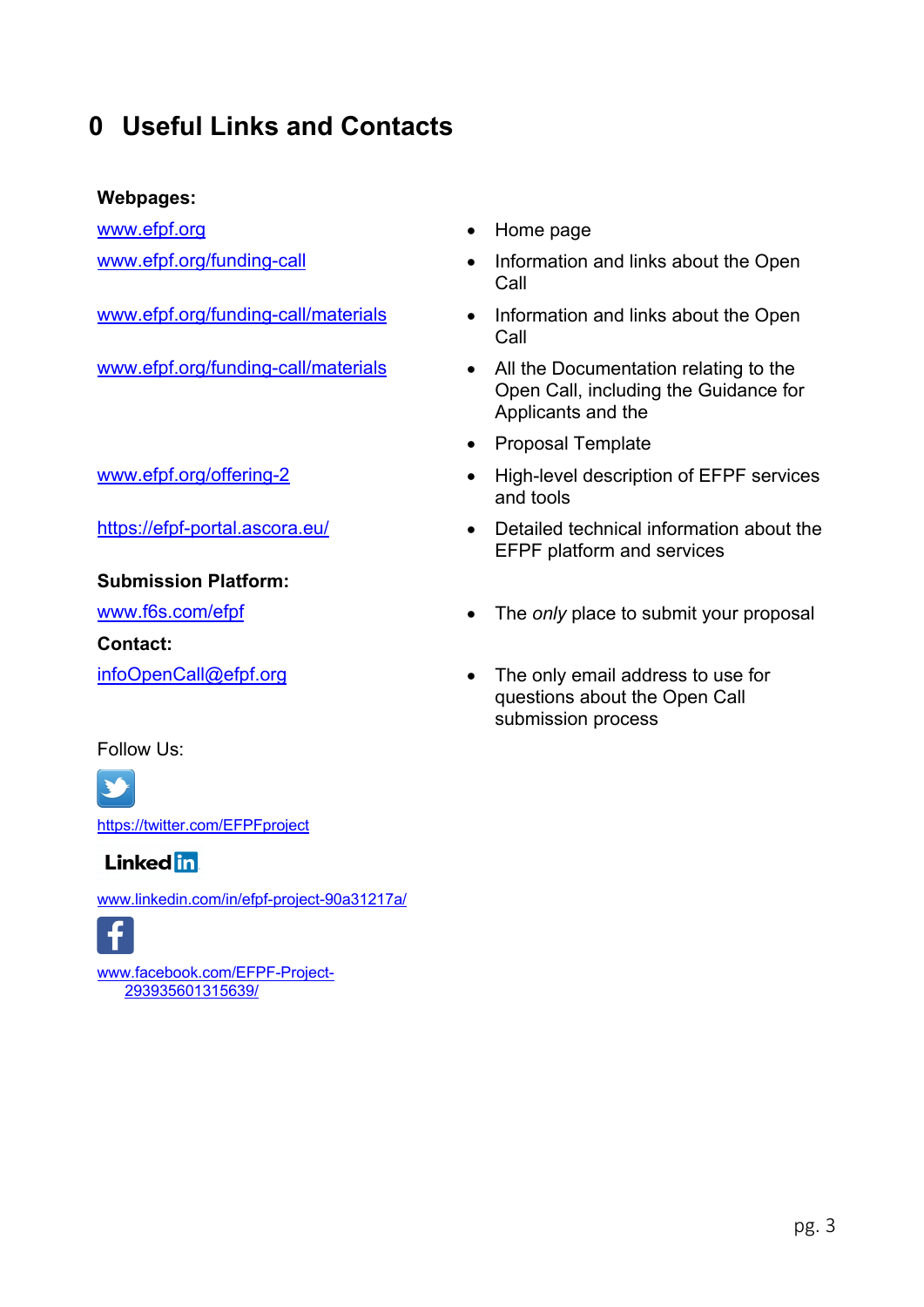# **1 Introduction**

This guide is designed to support applicants through the submission process for the Horizon 2020 funded EFPF Open Call. It is intended to be the primary source of information and is authoritative, superseding any information found elsewhere.

If there are any questions regarding the application process after reading this document, please refer in the first place to the FAQ on www.efpf.org/funding-call/materials and/or contact infoOpenCall@efpf.org.

### **1.1 What is EFPF?**

European Connected Factory Platform for Agile Manufacturing (EFPF) is an EU H2020 funded project focusing on the development of a Digital Manufacturing Platform for Connected Smart Factories.

The key outcome of the project is a federated smart factory ecosystem and a digital platform (called EFPF) that interlinks different stakeholders of the digital manufacturing domain. The EFPF platform supports European Industry4.0 companies to utilise innovative solutions, experiment with disruptive approaches and develop custom solutions to address dynamic manufacturing needs for mass-customisation and lot-size-one production.

The EFPF platform offers embedded intelligence and integrated tools and services to significantly reduce the burden of setting up collaborative networks, shorten the time to respond to new business opportunities and simplify the management and control of distributed processes.

The federated smart factory ecosystem is established by federating 4 manufacturing platforms developed in the EC funded projects: NIMBLE; COMPOSITION; DIGICOR & vf-OS - and additional industrial platforms - **SMECluster**, iQluster & SYMPHONY - via a bespoke interoperability mechanism called the Data Spine.

### **1.2 Aims and Objectives**

The main EFPF project aims and objectives are:

- To foster the growth of a pan-European platform ecosystem that enables the transition from "analogue-first" mass production, to "digital twins" and lot-size-one manufacturing
- To provide a unified Portal through which new and existing users can simply and seamlessly access the full range of services provided by the federated platforms (e.g. through Single Sign On, Governance…etc)
- To support developers to create digital tools/services of direct added value to manufacturers, especially for lot-size-one production, through dynamic collaboration
- To demonstrate sustainable value networks and tangible benefits in three pilot industrial areas: Aerospace: B2B SME collaborations; Furniture: OEM Supply Chain; and Smart Waste Management: the Circular Economy
- To extend and align existing Marketplace functionalities
- To avoid the fragmentation of European digital manufacturing platforms and services
- To establish standardised, industry-relevant platform architectures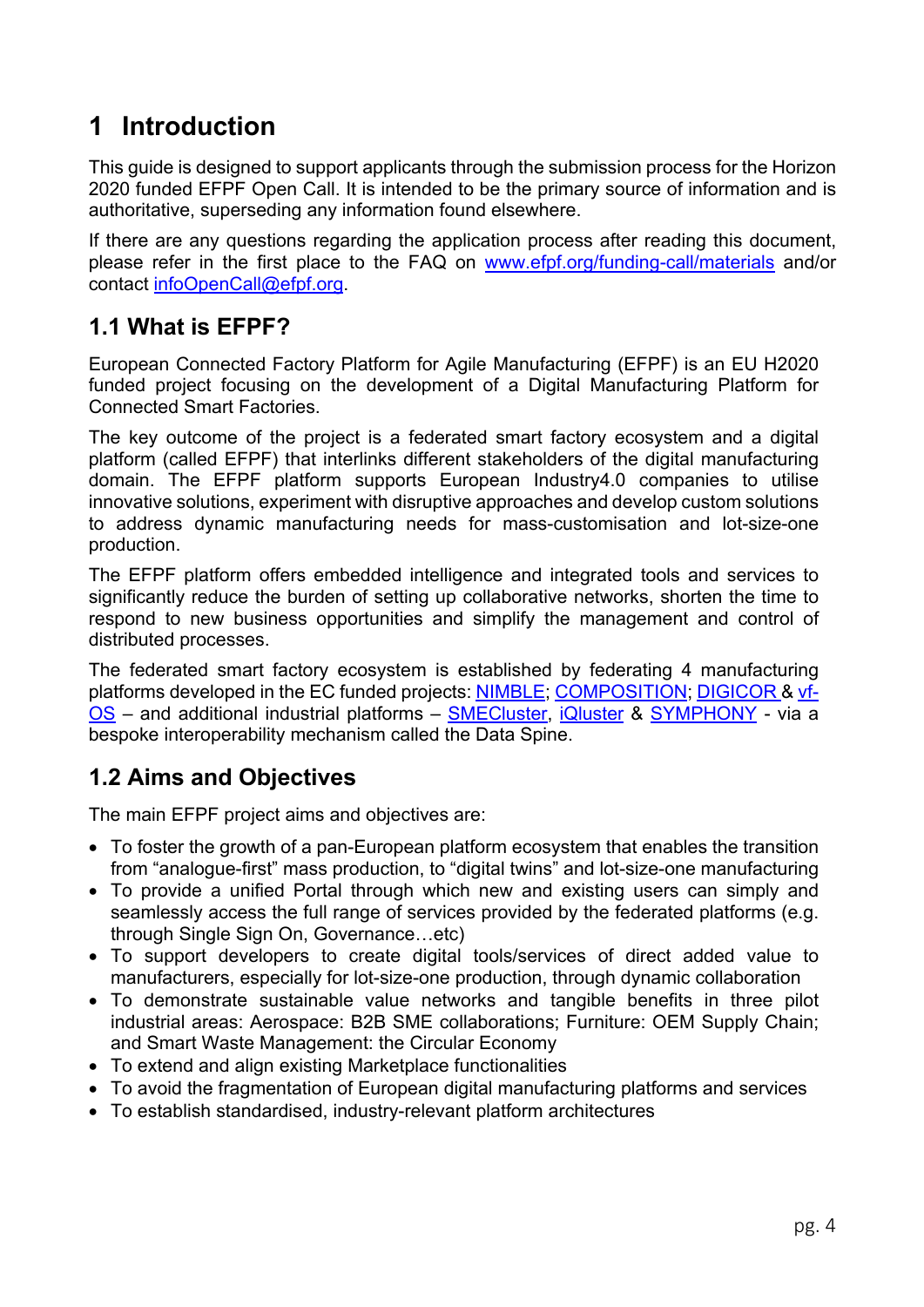Additional high-level information about the EFPF platform and services can be found at: www.efpf.org/offering-2 and more detailed technical information can be found at www.efpfportal.ascora.eu (you will need to register) – please watch our Video Guide to Finding Technical Information available on www.efpf.org/funding-call/materials, which will help you locate the technical information you need on the Portal.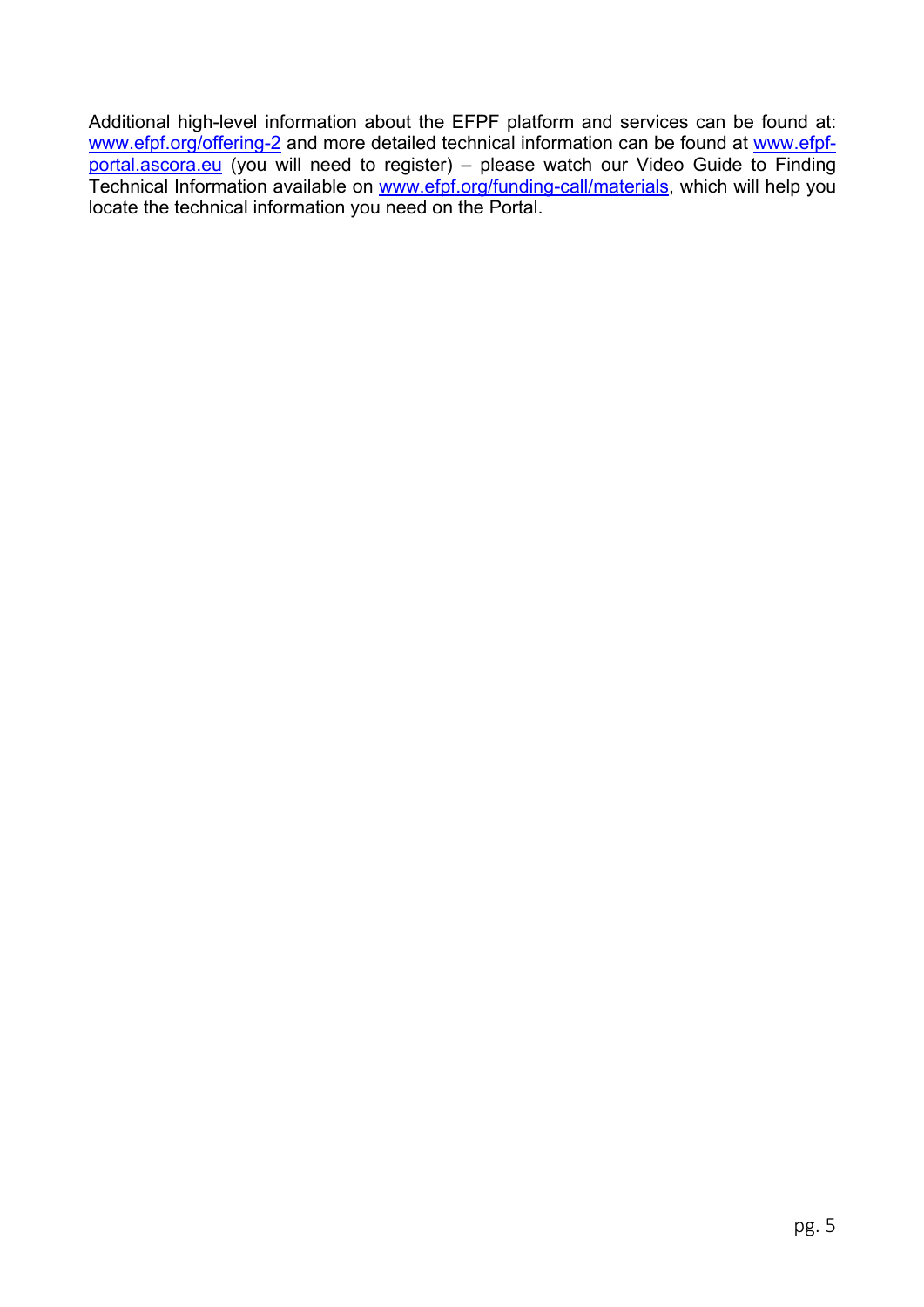# **2 The Open Call1 (Funded)**

The table below provides a summary of the call which will fund sub-projects based on the allocation of a dedicated budget of a **total of €2.5million** for work within the EFPF Project.

| <b>Total funding</b>   | €2.5 Million                                              |  |  |  |
|------------------------|-----------------------------------------------------------|--|--|--|
| Funding range          | €50,000 - €150,000 per project                            |  |  |  |
|                        | Circa 20 sub-projects                                     |  |  |  |
| Call for proposals     | Launch Date: 19 October 2020                              |  |  |  |
|                        | Closing Date: 19 February 2021                            |  |  |  |
| Sub-project duration   | 6, 9 or 12 months                                         |  |  |  |
| Sub-project types      | 1. Creating new applications                              |  |  |  |
|                        | 2. Testing / validating EFPF platform and<br>services     |  |  |  |
|                        | 3.<br>Intergrating new platforms or services with<br>EFPF |  |  |  |
| Evaluation, Awarding & | Evaluation & Awarding:                                    |  |  |  |
| Contracting            | February 2021 – end April 2021                            |  |  |  |
|                        | Workplans & Contracting:                                  |  |  |  |
|                        | May 2021 – end August 2021                                |  |  |  |
| Sub-project start      | September 2021                                            |  |  |  |

Additional information and submission resources can be found in this document and at: http://efpf.org/funding-call/materials.

### **2.1 Who is eligible?**

SMEs as defined in EU Law (EU Recommendation 2003/361/EC), or larger companies in the manufacturing and supply chain domain, or technology/software providers legally established in an EU Member State, UK or an Associated Country are eligible to apply for Open Call funding.

The applicant should be a stable, solvent, legal entity, active in the Industry4.0 sector and eligible for participation and funding in H2020 programme with no formal business relationships with any EFPF partner organisation (e.g. part- or wholly-owned subsidiary, or affiliate). There are no restrictions to project partner's customers and/or suppliers.

Third Parties receiving financial support through the EFPF Open Call programme will not become party to the EFPF Grant Agreement (signed between the project and the EC), however they need to have a *PIC number* by registering with SEDIA2.

<sup>&</sup>lt;sup>1</sup> EFPF includes Unfunded Open Calls, please see: www.efpf.org/community.<br><sup>2</sup> SEDIA is the EC Single Electronic Data Interchange Area (https://ec.europa.eu/info/funding-

tenders/opportunities/portal/screen/how-to-participate/participant-register) where you can register to receive your Participant Identification Code (PIC number)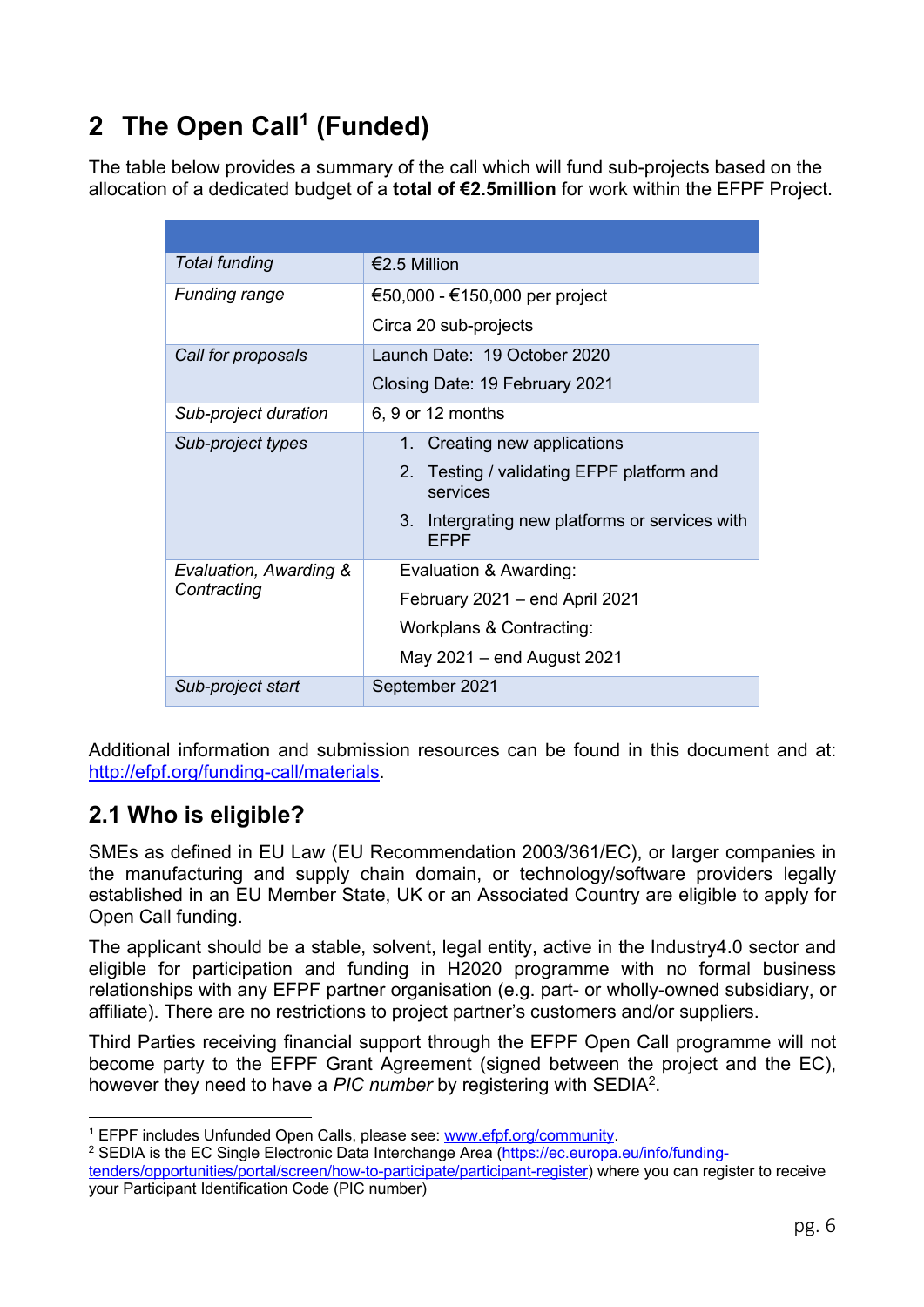### **2.2 Target Audience**

The following types of organisations are especially targeted to participate in the call:

- EU SMEs (including micro-SMEs)
- EU technology providers and software developers (including start-ups)
- EU manufacturing and logistics companies
- EU Research Institutes and Universities

### **2.3 Eligible Types of Applicants**

- *Single Applicant* single entities meeting all eligibility criteria may apply for funding
- *Small Consortia* a small consortium of a maximum of two eligible organisations may apply for funding. For example, one Manufacturing/Logistics company of any size may partner with one Technology/Software Provider (SME, Research and Technology Organisation, startup, Digital Innovation Hub…etc.), or two SME Software Providers may jointly apply…and so on.

*NOTE: Small Consortia applications are only accepted for Type 2 sub-projects (please see Section 2.5: Types of Sub-projects).*

### **2.4 Eligible Countries**

Companies registered in an EU Member State or in an Associated Country (which are qualified and are compliant with the H2020 rules of participation) are eligible to participate in the Open Call. In particular, eligible countries are:

- The Member States (MS) of the European Union (EU), including their outermost regions
- The Overseas Countries and Territories (OCT) linked to the Member States
- Other Associated Countries, International European interest organisations and other eligible entities as they are described in  $EC$  List<sup>3</sup> of countries eligible for funding
- Companies based in the United Kingdom<sup>4</sup>.

### **2.5 Types of Sub-projects**

The EFPF Open Call includes three major types of sub-projects as follows:

**Type 1:** *Sub-projects for the development of digital manufacturing applications and services for the EFPF platform*

 <sup>3</sup> https://ec.europa.eu/research/participants/data/ref/h2020/other/wp/2018-2020/annexes/h2020-wp1820 annex-a-countries-rules\_en.pdf &

http://ec.europa.eu/research/participants/data/ref/h2020/grants\_manual/hi/3cpart/h2020-hi-list-ac\_en.pdf

 $4$  The EFPF project is part of the H2020 framework program. Companies based in UK retain the right to participate in these programmes and are eligible to apply for the Open Call if they satisfy all the other required criteria (correct as of October 2020).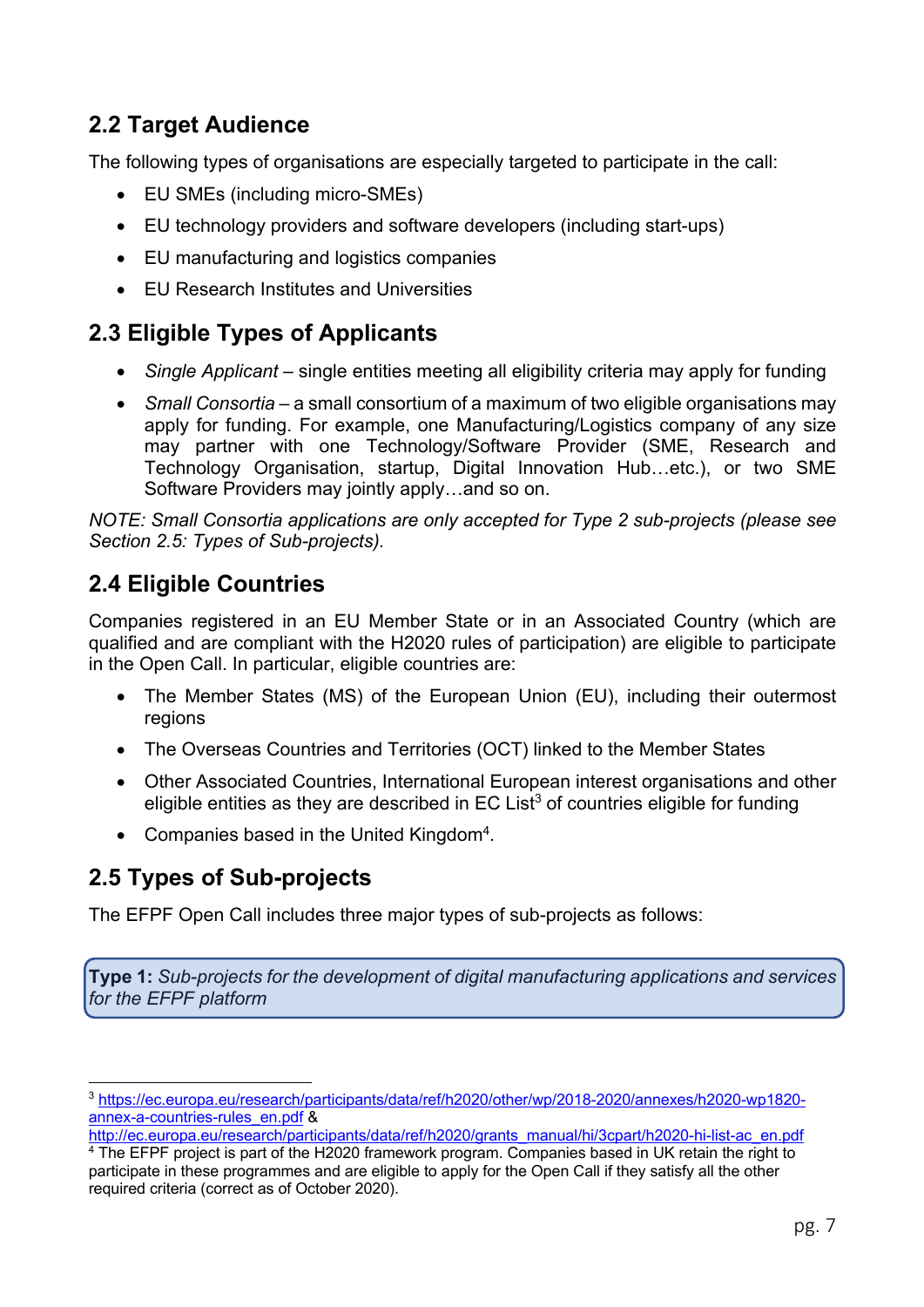Sub-projects that develop new tools or solutions, either using EFPF's own Software Development Kit (SDK) or by combining/extending the functionalities of existing EFPF solutions.

In this type of sub-project the main categories are the:

- Development of high-quality end-to-end solutions by extending EFPF services in order to provide added value to the platform
- Development of solutions to address current and urgent issues in manufacturing domains in connection with the general trends in society
- Development of bespoke solutions for EFPF Partner pilot domains of Aerospace, Furniture Manufacturing and Smart Waste Management (Circular Economy)
- Development of new services and applications that can enhance EFPF platform functionality and reach in different Industry4.0 domains

**Aim:** To create new solutions for the enhancement of EFPF platform, to provide new services to project pilots and to give the opportunity to sub-project participants to build high quality solutions by leveraging existing functionalities and capabilities of the EFPF platform.

**Target Audience:** SMEs focused on ICT technologies, research institutes and start-up developers would be ideal candidates.

**Bid type:** Single Applicant only.

**Funding Amount:** ≤ €150,000

**Sub-project Duration:** 9 or12 months

**Type 2:** *Sub-projects for validation and/or testing of EFPF platform and services in digital manufacturing domains*

This type of sub-project focuses on the application, validation and/or testing of the solutions developed for the European Factory Platform (EFPF) in real digital manufacturing and/or supply chain scenarios.

In this type of sub-project the main categories are the:

- Validation and/or testing of core concepts and functionalities of EFPF platform such as the interoperability, integration and data harmonization of the Data Spine, or platform security, blockchain…etc functionalities (Functional Validation)
- Validation and/or testing of individual components and tools offered through the EFPF platform such as matchmaking; product catalogues; data analytics; factory connectors…etc. in new manufacturing (or other) domains (Scenario Validation)

**Aim:** To apply, test and validate EFPF services in other use cases or domains, the results of which will ensure the quality of EFPF solutions enabling their promotion to a broader community of end-users.

**Target Audience:** SME technology providers or software developers and/or larger manufacturing or supply chain companies would be ideal candidates.

**Bid type:** Single Applicant and/or Small Consortia of a maximum of two partners (a manufacturing/supply chain company and a technology provider)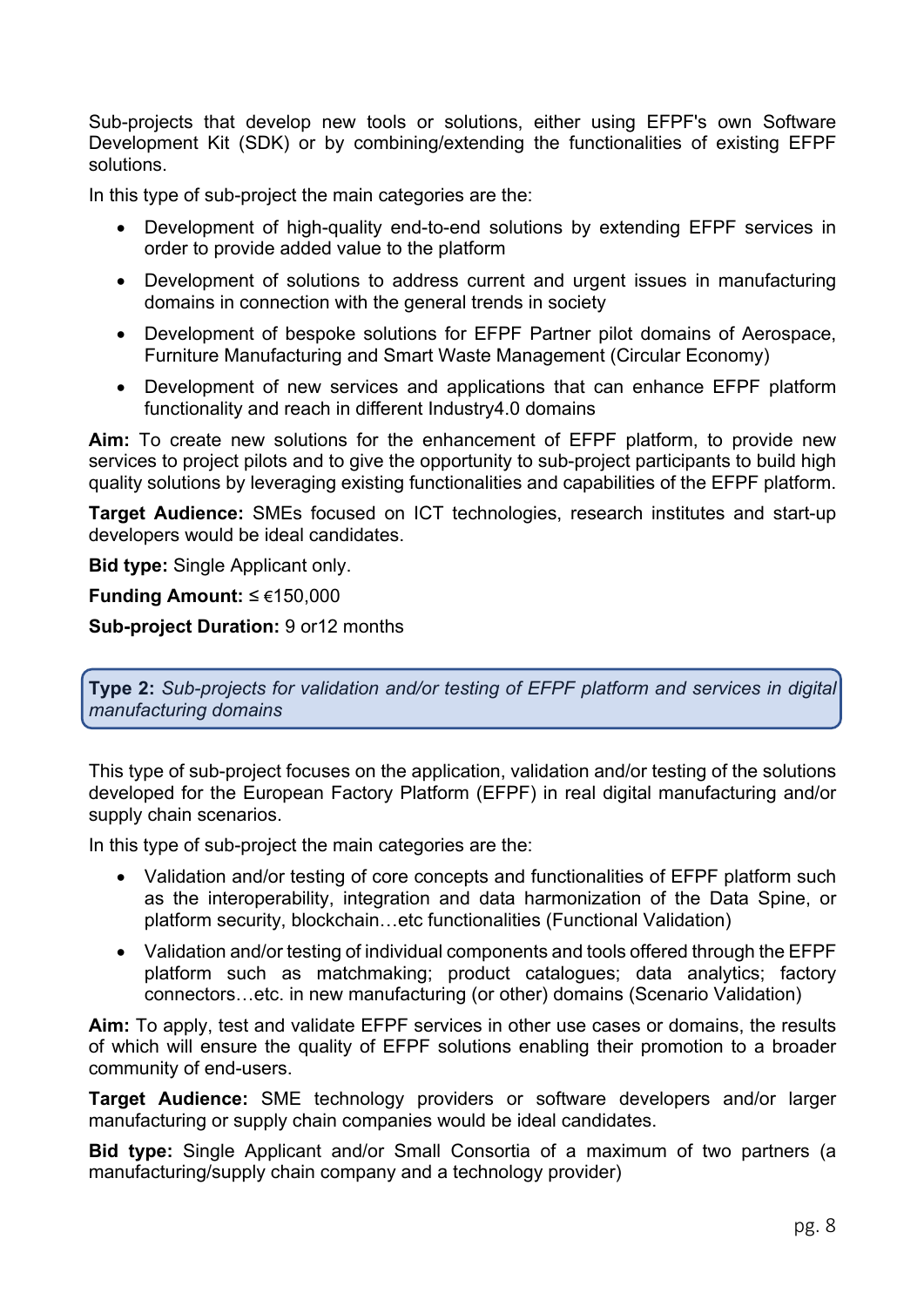#### **Funding Amount:** ≤ €100,000

#### **Sub-project Duration:** 6 or 9 months

**Type 3:** *Sub-projects to improve the EFPF ecosystem by connecting multiple stakeholders through innovative solutions*

This type of sub-project focuses on the:

- Integration of third-party applications/services with the EFPF platform. The subproject must provide a validation scenario to demonstrate seamless access and use of the third-party system/application by platform services and users.
- Integration or connection of third-party platforms and marketplaces with the EFPF platform. The respective user communities should be able to be seamlessly integrated or connected into the EFPF federation.

**Aim:** To extend the EFPF federation by interlinking existing solutions, services, platforms or marketplaces through a common interoperability mechanism.

**Target Audience:** Companies that provide innovative solutions which can be integrated into the EFPF platform and the federation.

**Bid type:** Single applicant only.

#### **Funding Amount:** ≤ €150,000

**Sub-project Duration:** 9 or 12 months

These three types of sub-project can be summarized as follows:

| <b>Type</b>                                                                                                           | <b>Funding</b> | <b>Bid Type</b>                                                            | <b>Duration</b>   |
|-----------------------------------------------------------------------------------------------------------------------|----------------|----------------------------------------------------------------------------|-------------------|
| <b>Type 1:</b> Development of digital<br>manufacturing applications<br>and services for the EFPF<br>platform          | ≤ €150,000     | Single Applicant only.                                                     | 9 or 12<br>months |
| <b>Type 2:</b> Validation and/or testing<br>of EFPF platform and<br>services in digital<br>manufacturing domains      | $≤$ €100,000   | Single Applicant and/or<br>Small Consortia of a<br>maximum of two partners | 6 or 9 months     |
| <b>Type 3:</b> Improving the EFPF<br>ecosystem by connecting<br>multiple stakeholders through<br>innovative solutions | ≤ €150,000     | Single Applicant only.                                                     | 9 or 12<br>months |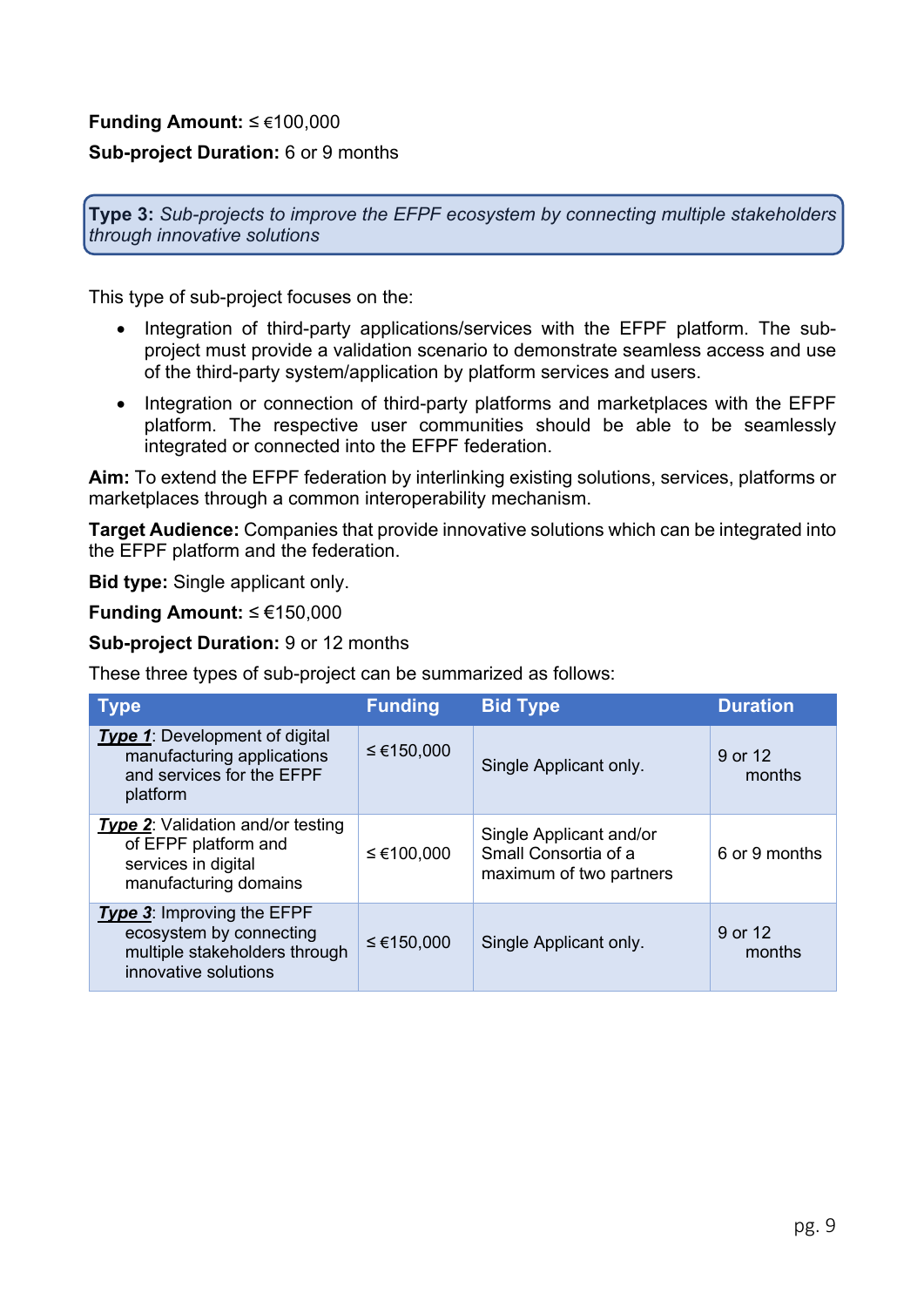### **3 The Business of Open Calls**

### **3.1 Why join the EFPF Open Calls?**

- You will receive between €50-150K of equity-free funding and support to develop new services/products
- You will own what you produce and will be able to exploit outcomes across your business
- You will have the opportunity to develop new, working relationships with innovative businesses in the Industry4.0 domain
- You will have access to a new sales channel through the EFPF Marketplace

### **3.2 Obligations**

- 1. Winning proposals will develop a workplan and sign a contract with EFPF to deliver on agreed actions at specific times during the duration of sub-projects.
- 2. Sub-project progress will be assessed via a series of Milestones, as agreed and defined in the workplan (and detailed in Section 6).
- 3. Sub-project progression and payments will be dependent upon successfully meeting the relevant Milestones.
- 4. Where relevant, EFPF expects that sub-project outputs will be hosted, maintained and operational on the EFPF Marketplace up to the end of the EFPF project free of charge both for the third party and for the EFPF project. Following that, relevant sub-project outputs will need to be hosted for one year after the end of the EFPF project on the EFPF platform. Ongoing hosting will be subject to bilateral negotiations where all costs will need to be part of the ongoing hosting agreements.
- 5. Reports on Sub-project results and outcomes (in the form of the Milestone 3 deliverable report – see Section 6 below) must be provided free of charge to anyone for one year after the end of the EFPF project available on the EFPF platform
- 6. EFPF will nominate an Advisor from within the project with whom you will collaborate as the first point of contact with EFPF.
- 7. Sub-projects will be requested to complete an end-of-project satisfaction and feedback survey.
- 8. Additionally, EFPF or the European Commission may ask you to present your work as part of EFPF project meetings, public relations, dissemination and/or networking events. If you will incur in travel costs for these activities (max. 2), they will be considered a claimable cost.
- 9. You must keep accurate timesheets and effort/resource use records. These will not be required by the EFPF project, but you may be audited at any point by the EC under standard EC regulations.

#### **3.3 IPR**

The EFPF project includes a IPR Management strategy, the key points of which are:

• Third parties (the sub-projects) have the right to exploit the outputs of the Open Call across their business as long as they honour the license of any components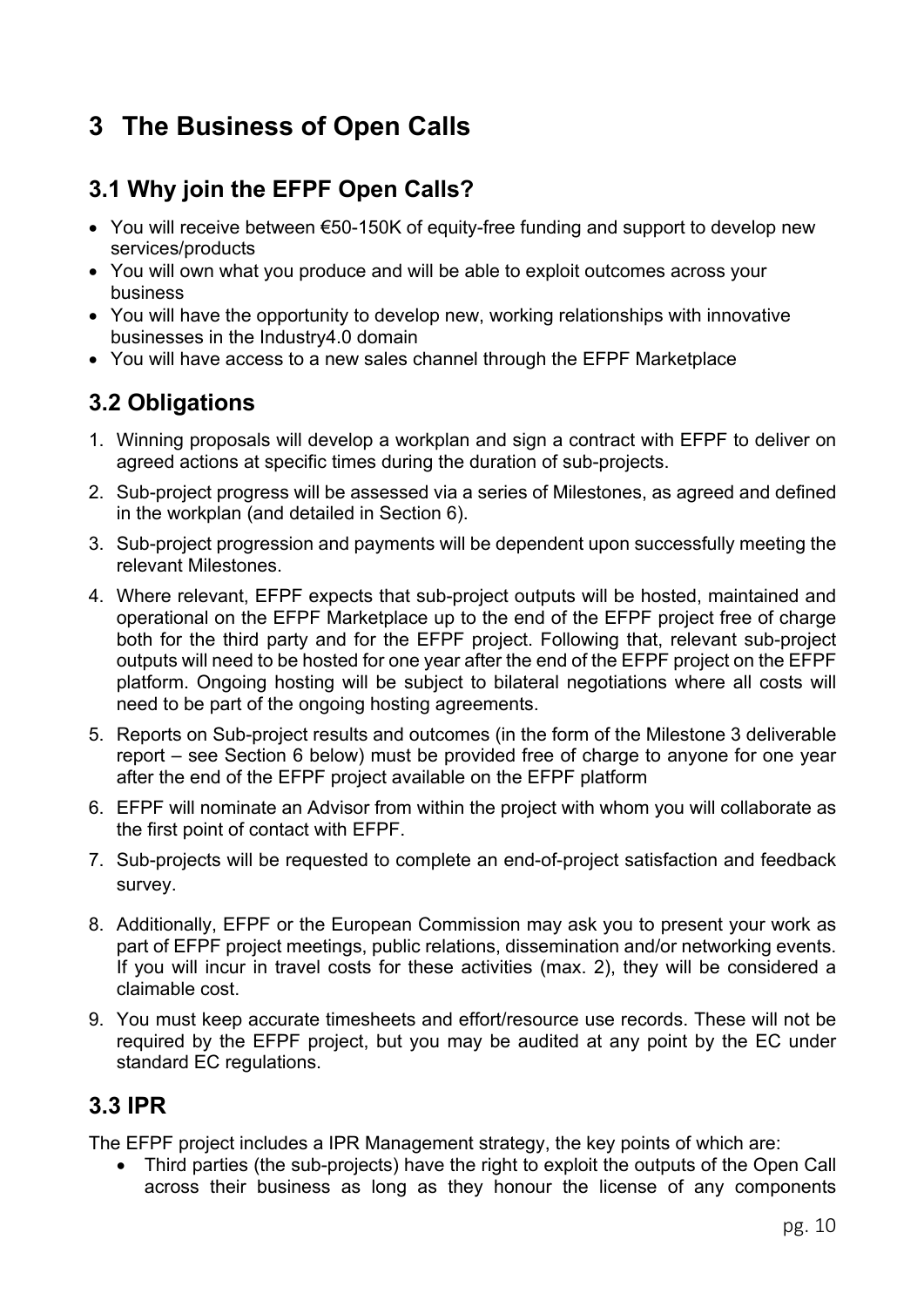originating from the EFPF project (e.g. apps, components, validation results, testing methodologies, and/or federated services).

• EFPF has the right to exploit the outputs of Open Call sub-projects following joint agreements to be signed by both beneficiary and third party

### **3.4 Payment Procedures**

The EFPF project has allocated a total budget of 2,500,000€ to provide financial support for approximately 20 sub-projects. The following activities can qualify for financial support:

- All reasonable Personnel costs required to fulfil the workplan and contract
- Equipment costs (up to 15% of costs)
- Travel costs
- Overhead costs up to 25% of the direct costs

The total financial support awarded by EFPF may amount to a maximum of 70% for profit organisations and 100% for non-profit organisations of eligible costs

The funding amount available for each type of sub-project is as follows:

- *Type 1 -* **up to 150,000€:** The development of digital manufacturing applications and services
- *Type 2 -* **up to 100,000€***:* Validation and/or testing of EFPF platform and services in digital manufacturing domains
- *Type 3 -* **up to 150,000€***:* Improving the EFPF ecosystem by connecting multiple stakeholders through innovative solutions

The payments will be provided in three instalments according to the following plan:

- Within 30 days of the start of the sub-project and successful completion of Milestone 0 **= 30% of the total funding.**
- Within 30 days of the successful completion of Milestone 3 (final demos & final report) **= 50% of the total funding**
- After the completion of the EFPF project and within 45 days of the receipt of final payment from the EU **= 20% of the funding**

Please note that each Milestone is dependent upon the successful completion of the previous Milestone. The sub-project monitoring procedures can be found in Section 6 below.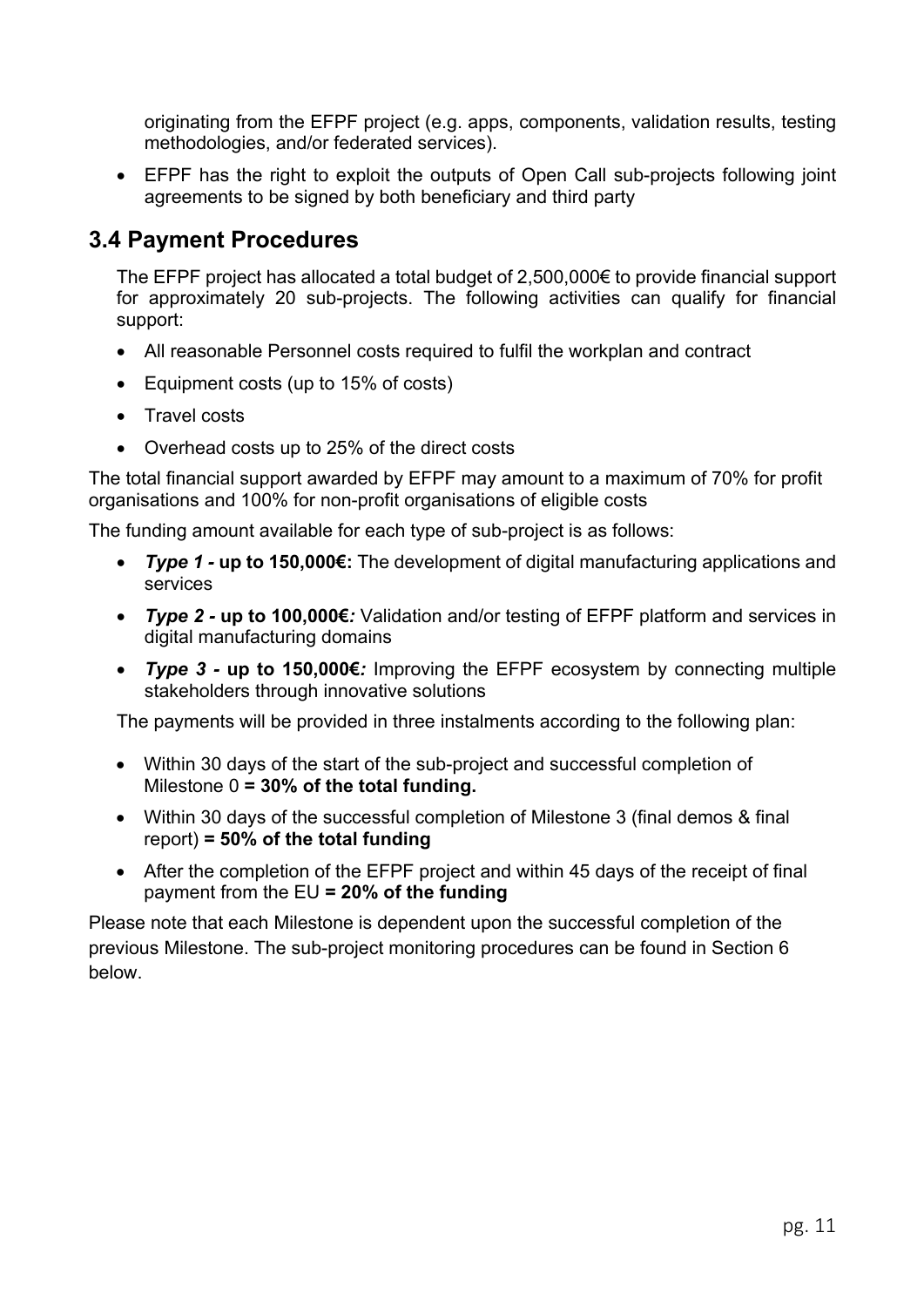# **4 The Application Process**

### **4.1 Official Language**

The official language of the Open Call is English. All applications must be submitted in English in all their mandatory parts, in order to be eligible. Otherwise, the entire application will be rejected. If any non-mandatory parts of the application are submitted in a language other than English, these parts of the proposal will not be evaluated, but the proposal may still be eligible.

### **4.2 Online Submission Platform**

Applications will be submitted online via the F6S submission platform provided by EFPF www.f6s.com/efpf. Support for using this platform can be found on the F6S help pages once you have logged in.

### **4.3 Submission Support**

To support the submissions process, EFPF will provide:

- A dedicated submission support hotline infoOpenCall@EFPF.org is the only official response channel, answers will be provided within 2 working days.
- Three live question-and-answer (Q&A) submission support webinars. Planned dates (subject to confirmation on the EFPF website at least one week prior) are:
	- $\circ$  Wed 25<sup>th</sup> Nov 2020, 11:00 CET
	- $\circ$  Wed 13<sup>th</sup> Jan 2021. 15:00 CET
	- o Mon 1st Feb 2021. 11:00 CET

In addition, EFPF also provides the following support resources on www.efpf.org/fundingcall/materials:

- A downloadable submission template document to enable offline working.
- A video guide on how to find the technical specifications/information for the EFPF platform and services
- An online FAQs document
- Links to the F6S submission and help pages
- Copies of promotional materials
- Copy of this Guide for Applicants
- Recordings of the Q&A support webinars
- Ethics Statement and Declaration of Honour documents

NOTE: please regularly check www.efpf.org/funding-call/materials for new documents or latest amendments (if applicable).

### **4.4 General Rules**

When completing the online submission form, please follow these rules:

1. You may apply more than once (e.g. to the different sub-project types), but only your highest-ranking proposal will be funded (one award per applicant only)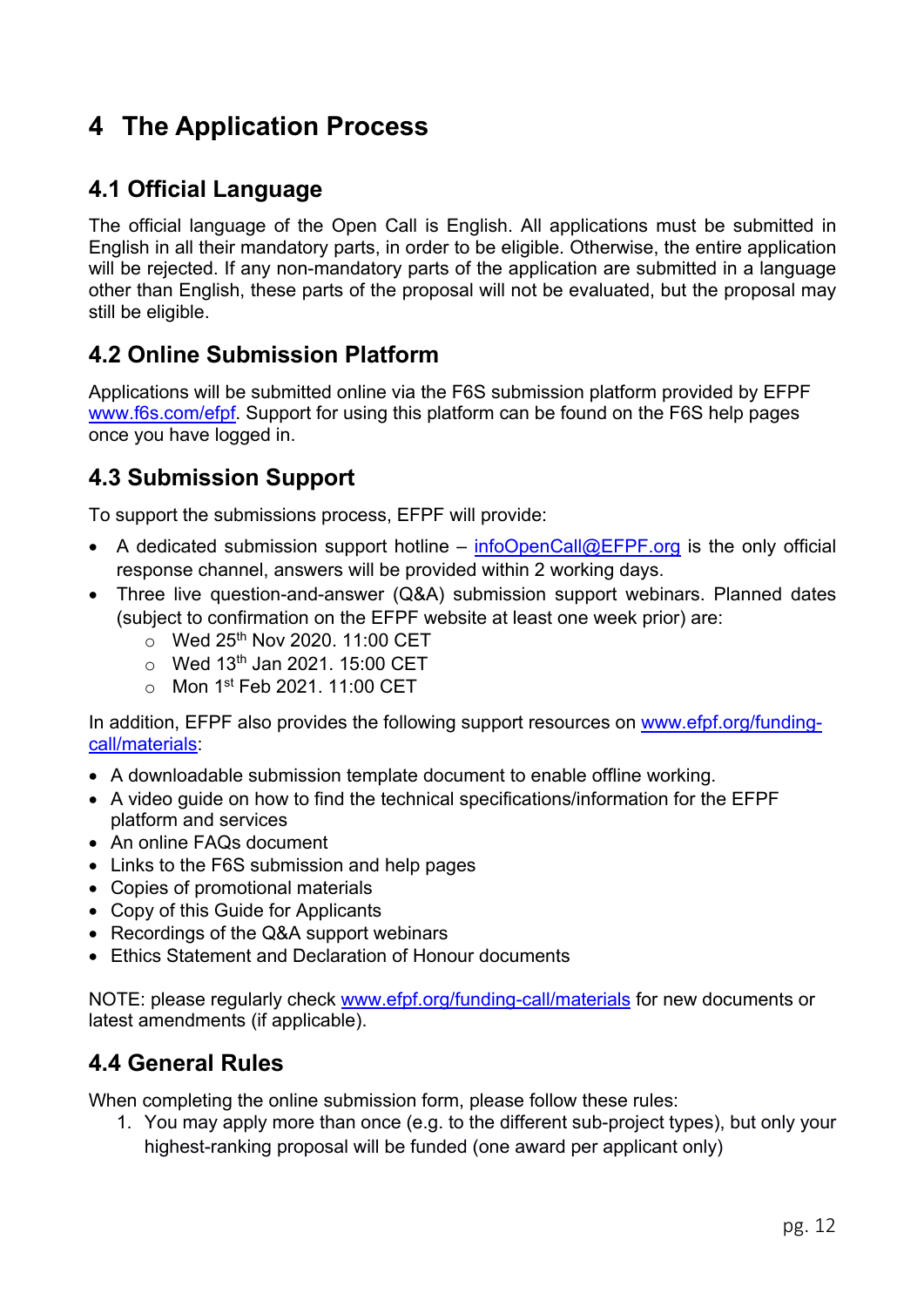- 2. Answer each question. If you think a question does not apply to your case, explain briefly why.
- 3. Be **clear and concise** and respect the instructions about the length of each answer. Where applicable, you may use bullet points instead of full sentences or descriptive paragraphs.
- 4. Write for an informed audience that is familiar with the general Industry4.0 context, but not with the particulars of your business or market.
- 5. Do not include visual elements (e.g. images, figures, tables, graphics…etc) as the online form does not support them.
- 6. Do not include any links to external documents to answer a question. Your proposal must be **self-contained** and describe everything you want EFPF to know about your idea.
- 7. The proposal must comply with all eligibility requirements (see Section 5.2 below).

### **4.5 Required Documentation**

This is the list of documents you need to provide at application time, which can be uploaded to the online submission platform on www.f6s.com/efpf .

- A completed online submission document. Please use the proposal template to work offline before completing the online submission (see Annex 2: Proposal Template and efpf.org/funding-call/material)
- Administrative information: registration on the F6S portal.
- Ethics declaration (see Annex 4: Ethics Statement and efpf.org/fundingcall/material)
- (For sub-project type 3 proposals ONLY). A statement showing the existing relationship and rights of access to the platform/service which you propose to federate with EFPF.

Acceptable statements include one of the following:

- o Copy of an existing contract.
- o A Memorandum of Understanding (MoU) signed by the legal entity representing the platform/service.
- $\circ$  An email from a relevant person within the legal entity owning (or anyway representing) the platform/service stating that the applicant has access to the platform/service.
- $\circ$  A self-signed statement by the legal entity owning (or anyway representing) the platform/service stating that the applicant has access to the platform/service.
- (Only for applications proposing the use of third-party datasets that are NOT Open Access). A statement showing an existing relationship with the data owner and a right of access and use them.

Acceptable statements include one of the following:

- o Copy of an existing contract.
- $\circ$  A Memorandum of Understanding signed by the legal entity owning the data.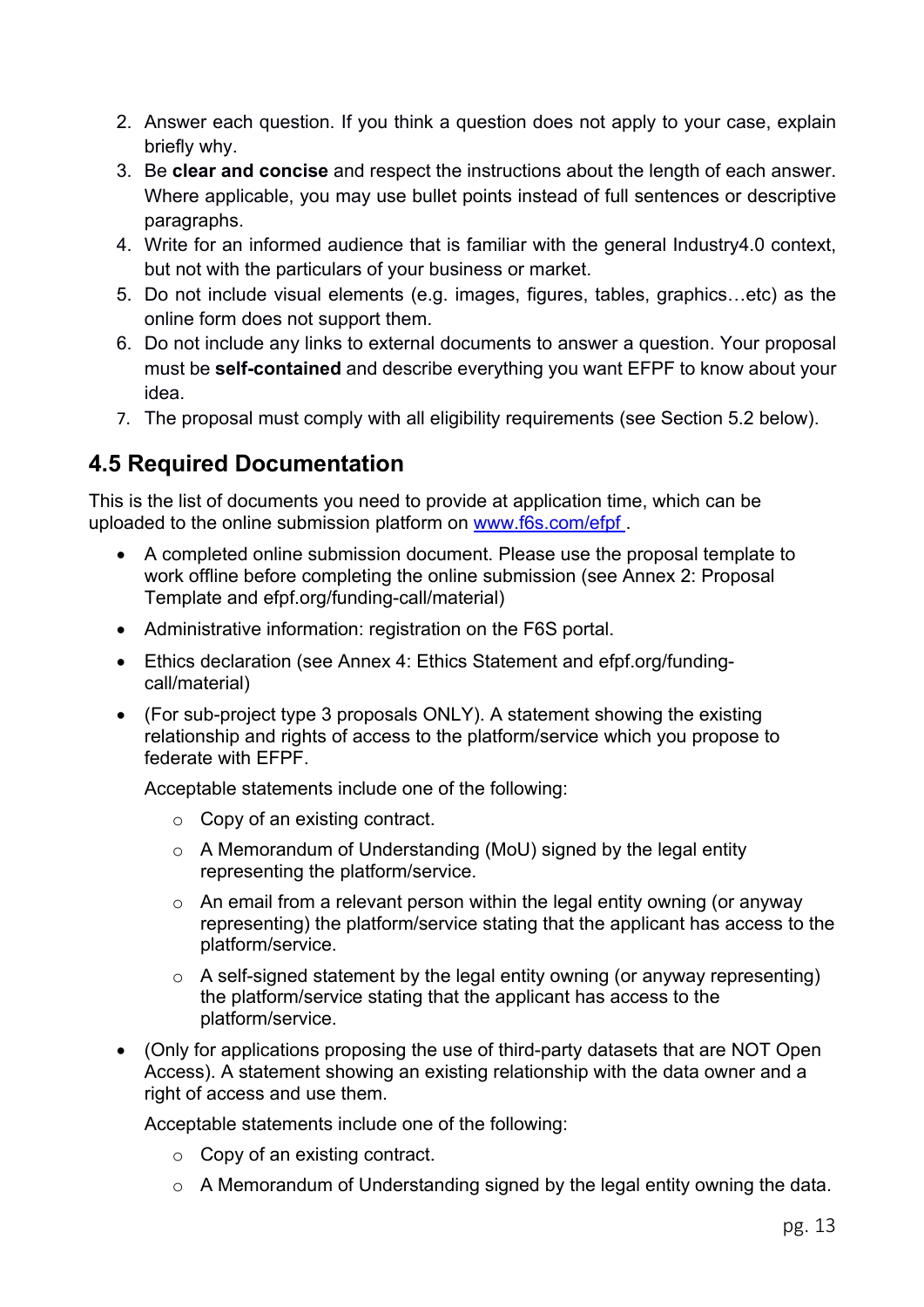- o An email from a relevant person within the legal entity owning data stating the right to access such data.
- (Only for applications requiring access to  $3<sup>rd</sup>$  party industrial facilities). A statement showing an existing relationship and a right of access to the industrial facility.

Acceptable statements include one of the following:

- o Copy of an existing contract.
- o A Memorandum of Understanding signed by the legal entity owning the industrial facility.
- o An email from a relevant person within the legal entity showing the right to access the industrial facility for the purposes of the sub-project.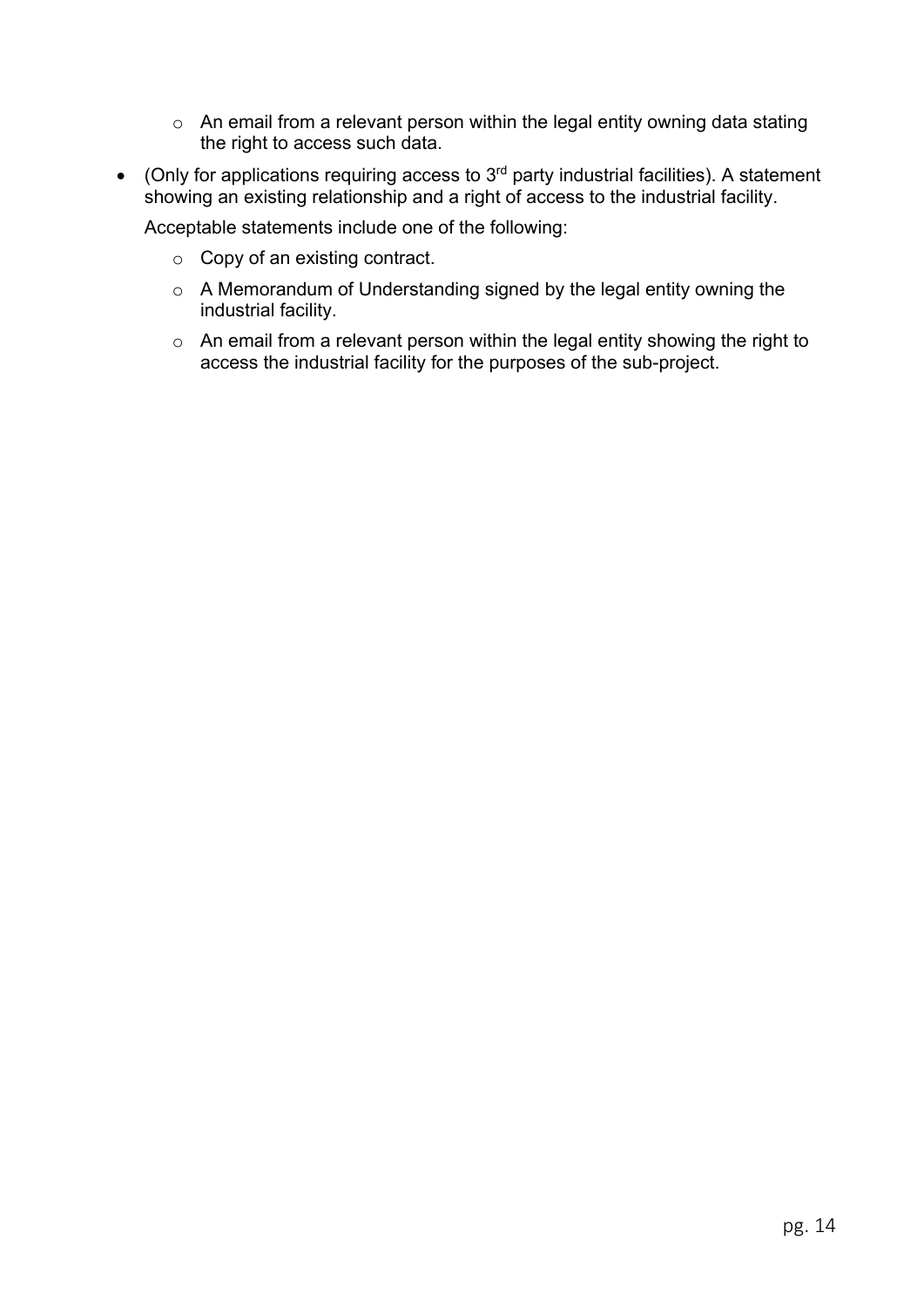# **5 The Evaluation and Selection Process**

### **5.1 Evaluation**

Applications will pass through the following stages:

1. **Eligibility check:** Proposals failing to meet the eligibility criteria and submission rules will be rejected.

2. **Expert review:** 2 external and 1 internal reviewer will assess proposals against the evaluation criteria (See Annex 1: Evaluation Criteria) and submit an evaluation report and final score for each proposal via the F6S submission platform.

NOTE: While the criterion are the same for the 3 sub-project types, different weighting is assigned to each criterion to reflect the different nature of the sub-projects.

### **5.2 Eligibility Check**

At this stage of the process, each proposal will be assessed against the following:

- The submission was made within the deadline (see Section 2)
- The proposal was submitted through the official submission platform (www.f6s.com/efpf) and not via external mechanisms such as emails
- The proposal addresses one of the three types of sub-project (see Section 2.5)
- The proposal is within the character limit
- The proposal includes information about how the EFPF platform core infrastructure and/or EFPF components/services will be used in the sub-project
- The proposal satisfies all the Eligibility Criteria (see Sections 2.2 & 2.3)
- The required documentation (see above) is present and correct, including the Declaration of Honour and the Ethics statement (see Annexes 3 & 4)

### **5.3 Feedback**

The feedback provided to the applicants will be as following:

- **Eligibility failure:** Standard rejection letter.
- **Below threshold score:** Standard rejection letter.
- **Over Threshold, but not awarded:** EFPF will provide simplified feedback on request.

Where evaluator scores are divergent, mediation procedures including Consensus meetings will be mediated by the EFPF Executive Board.

By submitting the proposal, the successful applicants agree to have their name associated with EFPF and used by the project when referring to the Open Call activities. In general, both the topic and a brief description of the sub-project will be considered as available for wider sharing in accordance with GDPR. Sensitivity concerns will be evaluated by the Executive Board on a case to case basis.

### **5.4 Selection**

Proposals will be ranked according to final evaluation score within the three types of subproject. Sub-projects will be awarded according to rank (highest first) in each area and in alignment with EFPF project priorities and objectives, in order to avoid multiple sub-projects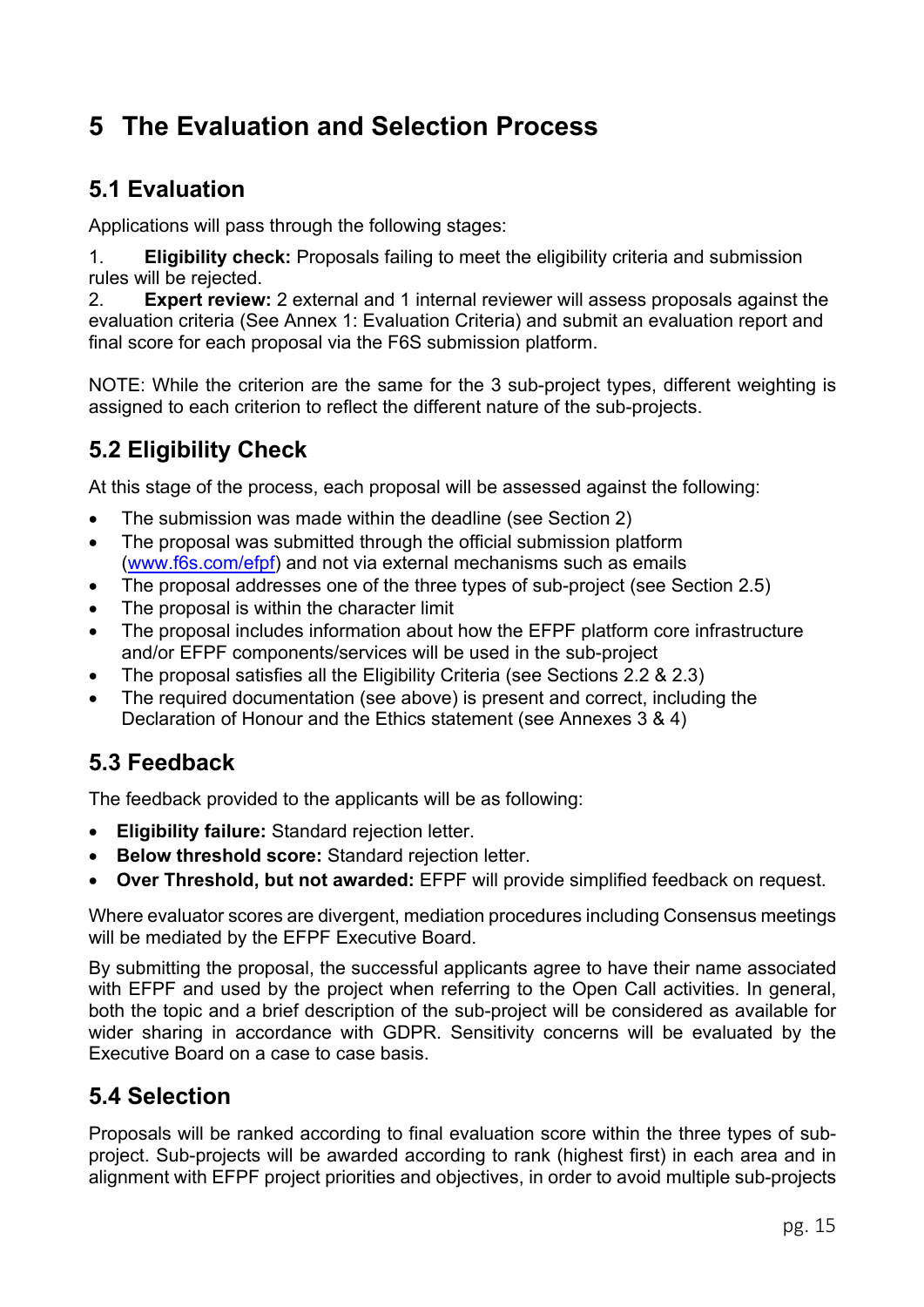in the same domain; too many sub-projects of a single type; those with overly similar outcomes; and/or those which use the same components/Apps.

Once the successful sub-projects have been selected, EFPF will publish the outcome within one month of the end of the evaluation and selection period on www.efpf.org/funding-call

### **5.5 Workplan and Contracts**

Once selected and awarded, your sub-project will enter a period of contracting and workplan development. Contracts will only be signed once the workplan has been finally approved by EFPF. Contracts will cover only the period of the sub-project.

There is a single contract for all Open Call winners which is not negotiable, however, in limited cases, as agreed by the EFPF Executive Board, there may be specific minimal adjustments permitted according to the exact nature of the individual project.

Upon being awarded funding, the applicant will be notified at a maximum of 2 weeks from final approval and will be asked to provide a workplan within 2 weeks of notification. A workplan template will be available to winners on the EFPF website.

EFPF will assist the development of workplans where required by answering process queries and facilitating conversations with EFPF technical or user partners if requested. The EFPF Advisor will review the workplans to ensure that they are accurate, measurable and achievable, and provide feedback where necessary, iterating until final approval is reached. This process should take no longer than six weeks, after which, if there is no agreement then the funding award will be withdrawn.

### **5.6 Additional Documentation**

Once you have been awarded funding for your sub-project, you will be asked to submit confirmation of the results of the following within 1 month of being provisionally awarded sub-project funding:

• Financial Capacity Self-check (available on https://ec.europa.eu/research/participants/docs/h2020-funding-guide/grants/applying-forfunding/register-an-organisation/financial-capacity-check\_en.htm)

Note: EFPF reserves the right to request any other document that allows EFPF to assess the financial health of the SME and its sustainability during and after the accelerator period and the right to decline funding where financial viability cannot be assured.

### **5.7 Experimentation Facility**

If access to an industrial facility is required for the project, this needs to be clarified in the detailed workplan (after the selection process). If the industrial facility is not in the EFPF ecosystem, it is expected that the SME shows a proof that they can access the industrial facility. If the proposed industrial facility is within the EFPF ecosystem, the way for collecting data and/or accessing the industrial environment will be finalised, possibly through an ad hoc written agreement, with the relevant EFPF partners.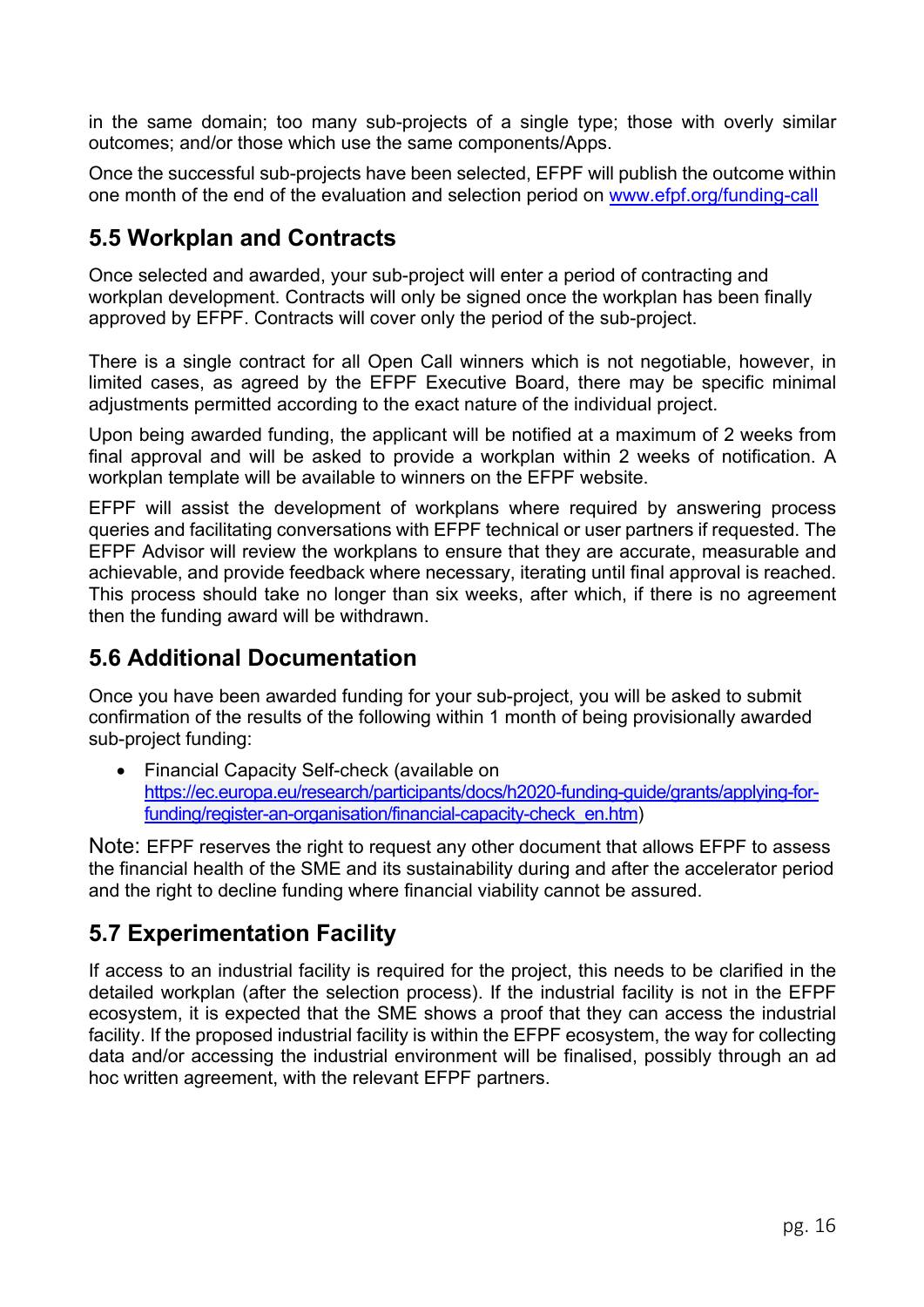# **6 During the sub-project**

### **6.1 Overview of sub-project processes**

Sub-projects being successfully awarded will be subject to the following process:



### **6.2 Deliverables**

The workplan will include the requirement to produce regular progress reports. The table below includes the minimum deliverables required and the parties responsible for the review and verification of the deliverables associated with each Milestone (additional deliverables may be included if appropriate to an individual sub-project).

| <b>Milestone</b> | <b>Timing</b>                                                                                                                                                     | <b>Deliverables</b>                                                                                                                                                                         |
|------------------|-------------------------------------------------------------------------------------------------------------------------------------------------------------------|---------------------------------------------------------------------------------------------------------------------------------------------------------------------------------------------|
| <b>MSO</b>       | Initial milestone at the start of the sub-<br>project (M0)                                                                                                        | D <sub>0.1</sub> Work Plan                                                                                                                                                                  |
|                  |                                                                                                                                                                   | D0.2 Costs plan                                                                                                                                                                             |
| MS1              | Second month (M2)                                                                                                                                                 | D1.1. Initial Results                                                                                                                                                                       |
|                  |                                                                                                                                                                   | D <sub>1.2</sub> . Scenarios Definition                                                                                                                                                     |
|                  |                                                                                                                                                                   | D1.3. Short Market Analysis                                                                                                                                                                 |
| MS <sub>2</sub>  | Just after the half way point of the sub-<br>project. This is M4 for 6 months sub-<br>projects, M5 for 9 months sub-projects<br>and M7 for 12 months sub-projects | D <sub>2.1</sub> . First demo<br>D2.2 A document (plus a ppt)<br>with the status/progress<br>details of the sub-project.<br>These outcomes will be<br>used for dissemination<br>besides the |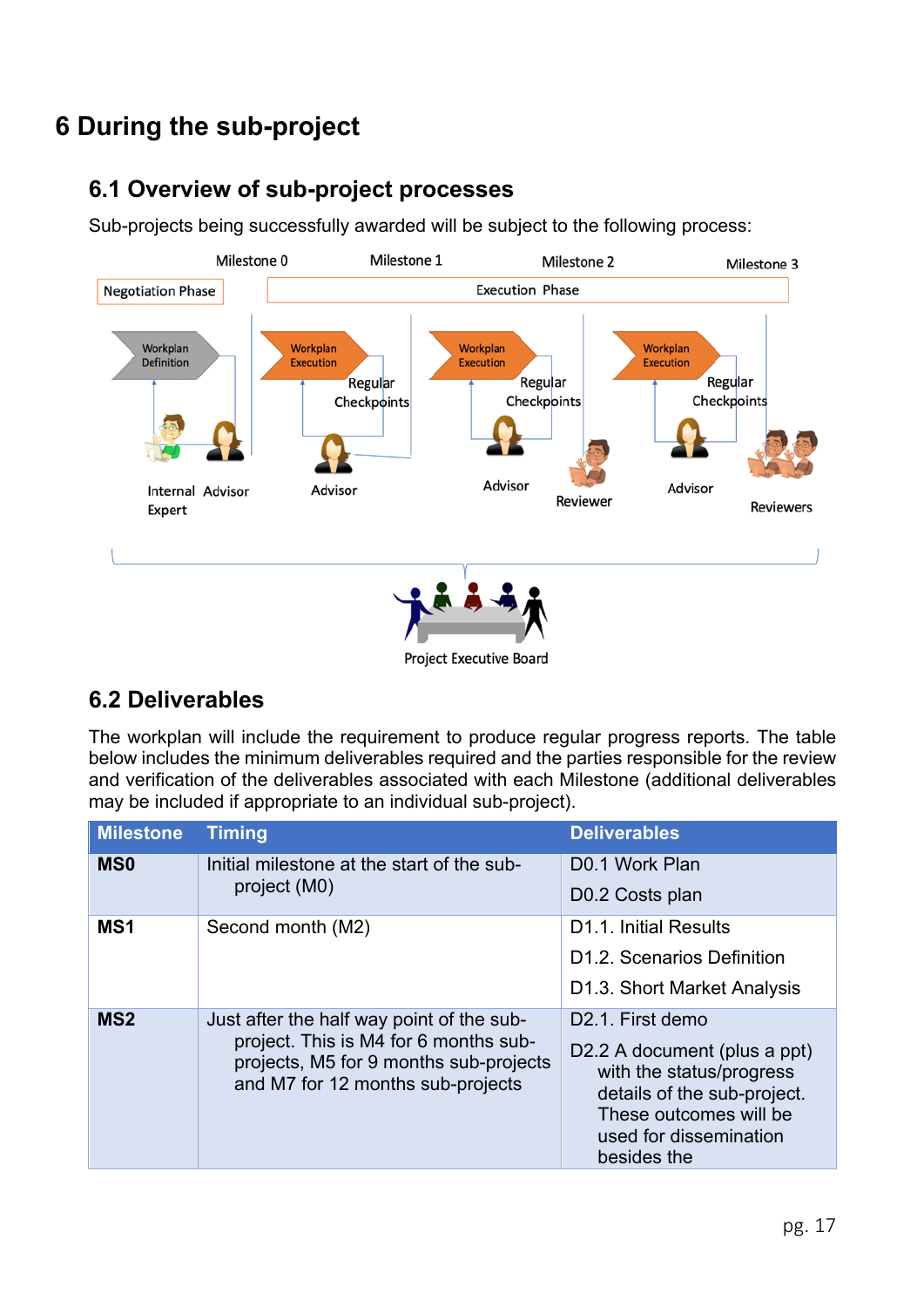|     |                                                         | evaluation/monitoring<br>process.                                                |
|-----|---------------------------------------------------------|----------------------------------------------------------------------------------|
| MS3 | End of the sub-project, delivered in the<br>final month | D <sub>3</sub> .1 Documentation of the<br>results of technical work<br>completed |
|     |                                                         | D3.2 Final Demo and ppt,                                                         |
|     |                                                         | D3.3 Business plan                                                               |
|     |                                                         | D3.4 Final costs statement                                                       |

Deliverables will be assessed at Milestones against the following criteria:

- Deadline Compliance
- Overall Quality (sub-project activity and deliverable standard)
- Technical & Business Performance Indicators

Lumpsum payments may be withheld if progress is insufficient (see 3.4).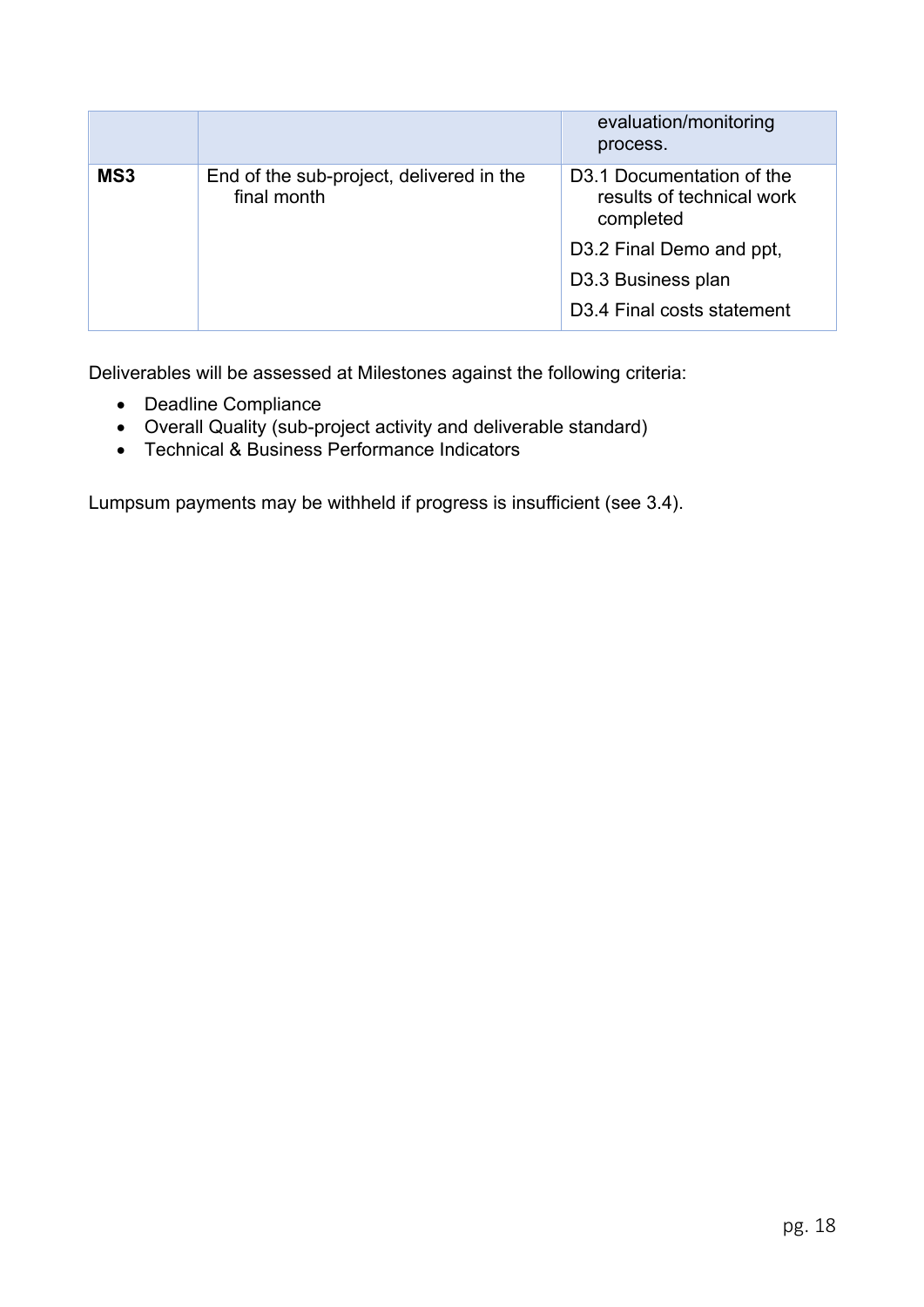### **Annex 1: Evaluation Criteria**

Two independent external and one internal evaluator will be asked to complete the template below by rating the quality of the proposal with a score between 0 and 5 for each criterion. The evaluation criteria have been weighted to the three types of sub-projects, according to their importance and relevance to that type of sub-project.

The score for the individual criterion will be multiplied by the weighting percentage to provide a score for that criterion. The scores for each criterion will then be summed to provide a total score out of 5 for each of the three criteria (Excellence; Impact & Benefits; Implementation). Each criteria score will be summed to provide an overall score for the proposal out of a maximum 15 points.

|     | <b>Excellence</b><br>Technical excellence and novelty compared to the<br>state-of-the-art or market                                                                                         |
|-----|---------------------------------------------------------------------------------------------------------------------------------------------------------------------------------------------|
|     | <b>Impact &amp; Benefits</b><br>Value added for EFPF and users, impact on<br>Industry4.0, future exploitation, business model and<br>sustainability                                         |
| 000 | <b>Implementation &amp; Capability</b><br>Management plan, technological and logistical<br>capability of the proposer to successfully deliver the<br>promised outcomes, resource commitment |

Proposals failing to reach the threshold score (3 out of 5 per criteria section and 9 out of 15 for overall proposal total score) will be rejected. All three evaluation criteria (Excellence, Impact, Implementation) are equally weighted. A formal consensus meeting for the handling of Significant Deviations and Equal Scores will be follow the Evaluation Process.

| <b>Excellence</b><br>Threshold = $3/5$                                                          | Comments | <b>Score</b> | Type 1:<br><b>Development</b><br>(weighting %) | Type 2:<br><b>Validation</b><br>(weighting %) | Type 3:<br><b>Connecting</b><br>(weighting<br>% |
|-------------------------------------------------------------------------------------------------|----------|--------------|------------------------------------------------|-----------------------------------------------|-------------------------------------------------|
| How feasible and clearly defined are<br>the sub-project's objectives and<br>outcomes?           |          |              |                                                |                                               |                                                 |
| (Are the objectives and outcomes<br>specific, measurable, achievable,<br>realistic and timely?) |          |              | 20%                                            | 20%                                           | 20%                                             |
| How clearly aligned is the sub-project<br>to EFPF project objectives and<br>outcomes?           |          |              | 20%                                            | 20%                                           | 25%                                             |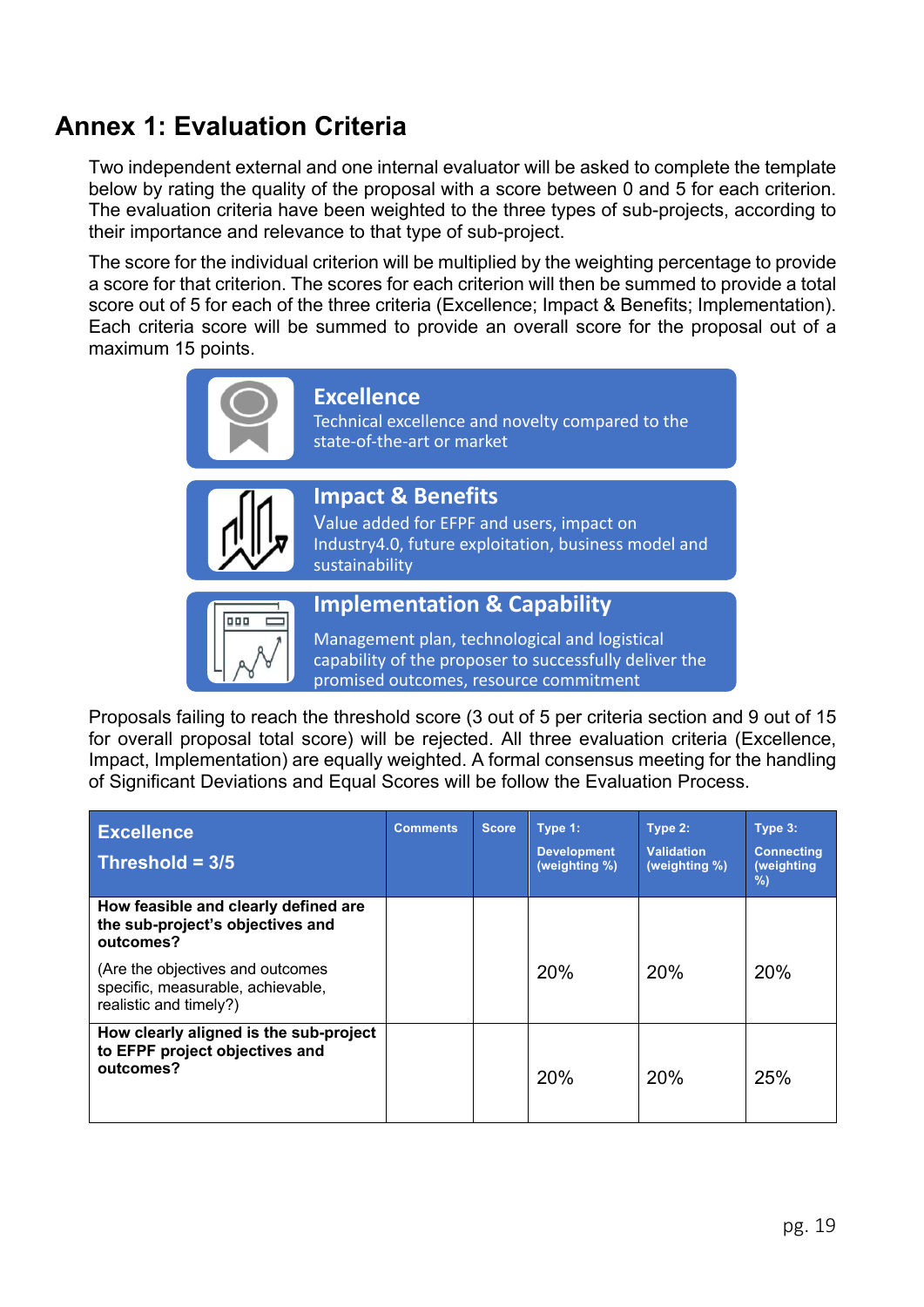| Does the proposal contain a high<br>level of innovation?                                                                                                                                                     |                 |              |                                     |                                    |                                      |
|--------------------------------------------------------------------------------------------------------------------------------------------------------------------------------------------------------------|-----------------|--------------|-------------------------------------|------------------------------------|--------------------------------------|
| (This includes factors such as<br>integration of different technologies that<br>unlock the value of data, optimise lot-<br>size-one manufacturing, involves<br>participation of innovative initiatives etc.) |                 |              | 20%                                 | 10%                                | 15%                                  |
| How ambitious is the project?                                                                                                                                                                                |                 |              |                                     |                                    |                                      |
| (This includes the number of EFPF<br>platform functions, components and/or<br>services used, the vision for their use,<br>and the technical complexity of the<br>proposed project outcomes)                  |                 |              | 20%                                 | 30%                                | 20%                                  |
| How will the proposed technological<br>developments contributue to<br>advancing the field?                                                                                                                   |                 |              |                                     |                                    |                                      |
| (Explain how your project could be a<br>catalyst for future technologies or<br>technological developments?)                                                                                                  |                 |              | 20%                                 | 20%                                | 20%                                  |
| <b>Total</b>                                                                                                                                                                                                 |                 | /5           |                                     |                                    |                                      |
|                                                                                                                                                                                                              |                 |              |                                     |                                    |                                      |
|                                                                                                                                                                                                              |                 |              |                                     |                                    |                                      |
| <b>Impact &amp; Benefits</b>                                                                                                                                                                                 | <b>Comments</b> | <b>Score</b> | Type 1:                             | Type 2:                            | Type 3:                              |
| Threshold = $3/5$                                                                                                                                                                                            |                 |              | <b>Development</b><br>(weighting %) | <b>Validation</b><br>(weighting %) | <b>Connecting</b><br>(weighting<br>% |
| Is the overall impact of the project<br>well described?                                                                                                                                                      |                 |              |                                     |                                    |                                      |
| (This includes economic, technological<br>or societal impact)                                                                                                                                                |                 |              | 25%                                 | 30%                                | 25%                                  |
| Does the proposal add value to the<br><b>EFPF platform or the wider</b>                                                                                                                                      |                 |              |                                     |                                    |                                      |
| Industry4.0 landscape?<br>(How beneficial will the proposed project<br>be for EFPF users/customers as a<br>value-added service?)                                                                             |                 |              | <b>20%</b>                          | 25%                                | 20%                                  |
| Is the impact of the sub-project on<br>the proposer's business model<br>credible and well described?                                                                                                         |                 |              | 15%                                 | 15%                                | 15%                                  |
| How well is the exploitation strategy<br>described?                                                                                                                                                          |                 |              |                                     |                                    |                                      |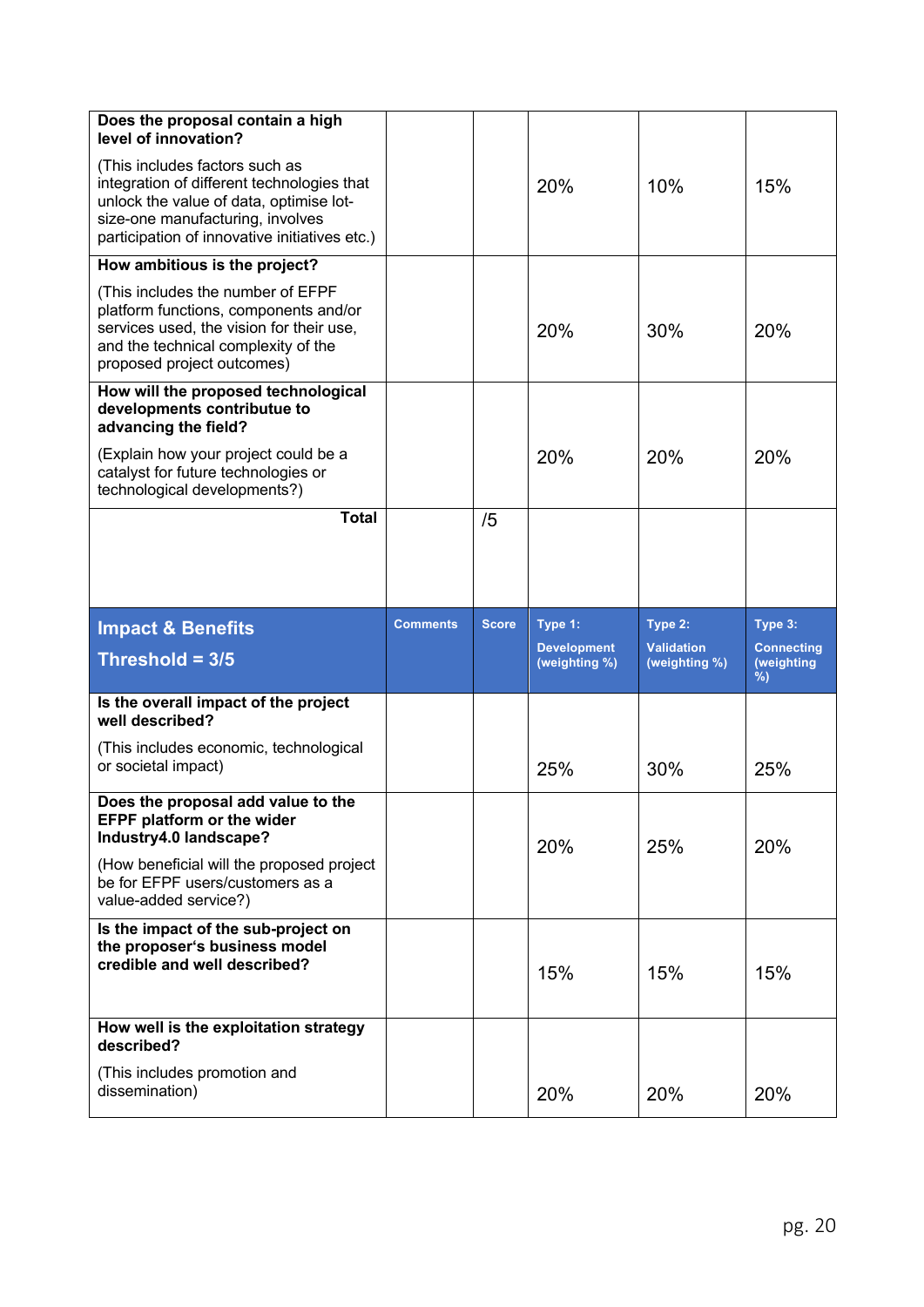| How sustainable is the sub-project's<br>output in the long-term?<br>(Is the proposed sub-project output able<br>to be transferred to EFF Marketplace?)<br><b>For Validation projects:</b><br>How do the sub-project outputs<br>contribute to the proposer's long-<br>term business sustainability<br><b>Total</b> |                 | /5           | 20%                                            | 10%                                           | 20%                                             |
|-------------------------------------------------------------------------------------------------------------------------------------------------------------------------------------------------------------------------------------------------------------------------------------------------------------------|-----------------|--------------|------------------------------------------------|-----------------------------------------------|-------------------------------------------------|
|                                                                                                                                                                                                                                                                                                                   |                 |              |                                                |                                               |                                                 |
| <b>Implementation &amp; Capability</b><br>Threshold = $3/5$                                                                                                                                                                                                                                                       | <b>Comments</b> | <b>Score</b> | Type 1:<br><b>Development</b><br>(weighting %) | Type 2:<br><b>Validation</b><br>(weighting %) | Type 3:<br><b>Connecting</b><br>(weighting<br>% |
| How well-defined is the<br>implementation plan for the project?                                                                                                                                                                                                                                                   |                 |              |                                                |                                               |                                                 |
| (This must include high level timings,<br>KPIsetc.)                                                                                                                                                                                                                                                               |                 |              | 30%                                            | 30%                                           | 30%                                             |
| How suitable are the capabilities of<br>the proposing team to undertake the<br>sub-project?<br>(Capability includes staff, previous<br>experience, complimentarity of<br>consortium partners (where                                                                                                               |                 |              | 15%                                            | 15%                                           | 15%                                             |
| relevant)etc.)<br>To what extent does the proposal                                                                                                                                                                                                                                                                |                 |              |                                                |                                               |                                                 |
| include an appropriate allocation and<br>justification of resources (person-<br>months, equipment, budget)?                                                                                                                                                                                                       |                 |              | 20%                                            | 20%                                           | 20%                                             |
| Beyond the 30% of costs met by<br>Private companies, to what extent<br>does the proposal include a<br>commitment to providing own<br>resources?<br>(Own resources include providing own                                                                                                                           |                 |              | 20%                                            | 25%                                           | 20%                                             |
| data in particular, as well as<br>infrastructure & equipment)                                                                                                                                                                                                                                                     |                 |              |                                                |                                               |                                                 |
| Please rate the use and/or<br>understanding of industry and<br>software standards and the credibility<br>of any possible contribution to<br>standardisation described in this<br>proposal.                                                                                                                        |                 |              | 15%                                            | 10%                                           | 15%                                             |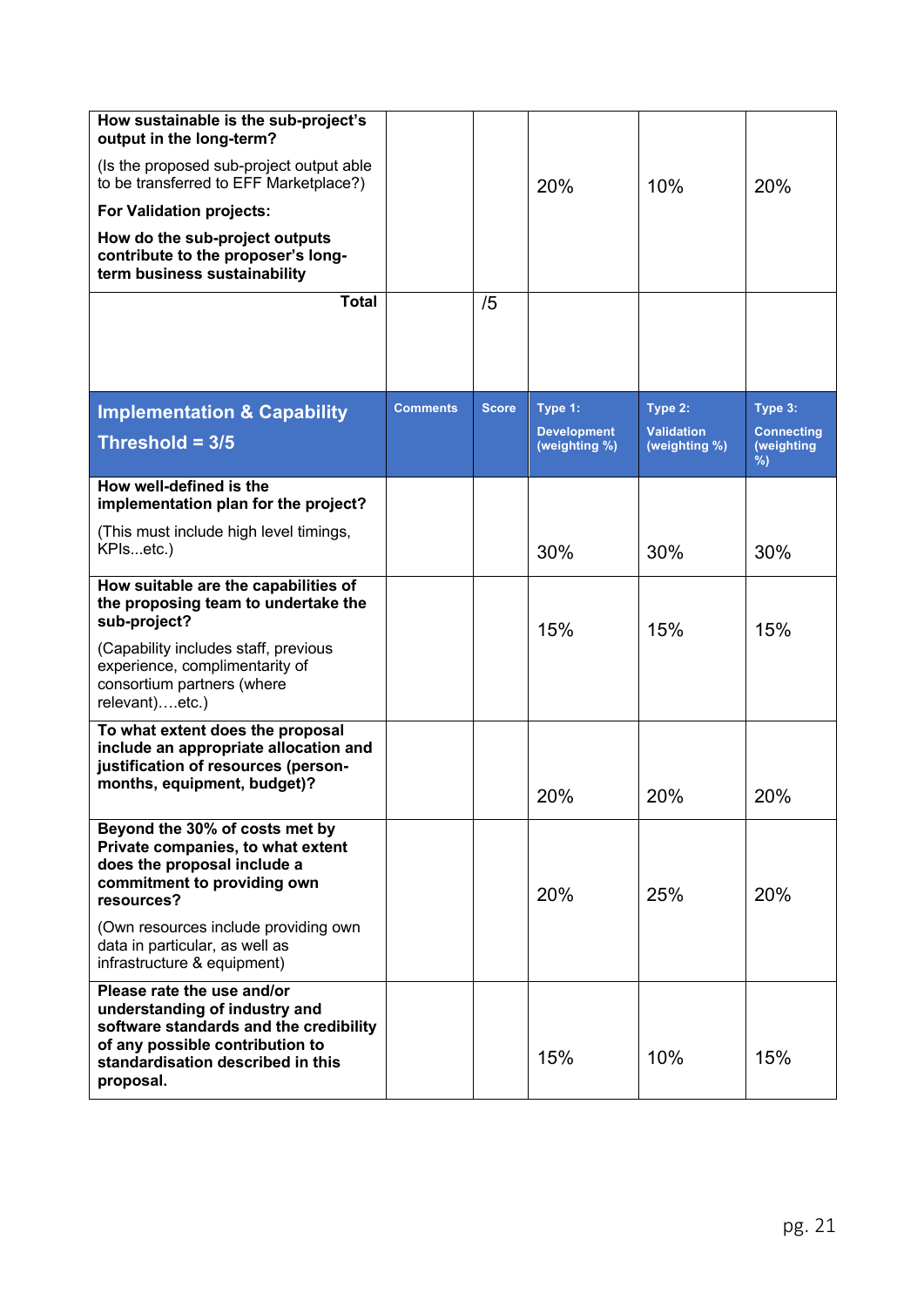| <b>Total</b> | $\overline{\phantom{0}}$<br>′ე |  |  |
|--------------|--------------------------------|--|--|
|              |                                |  |  |
|              |                                |  |  |
|              |                                |  |  |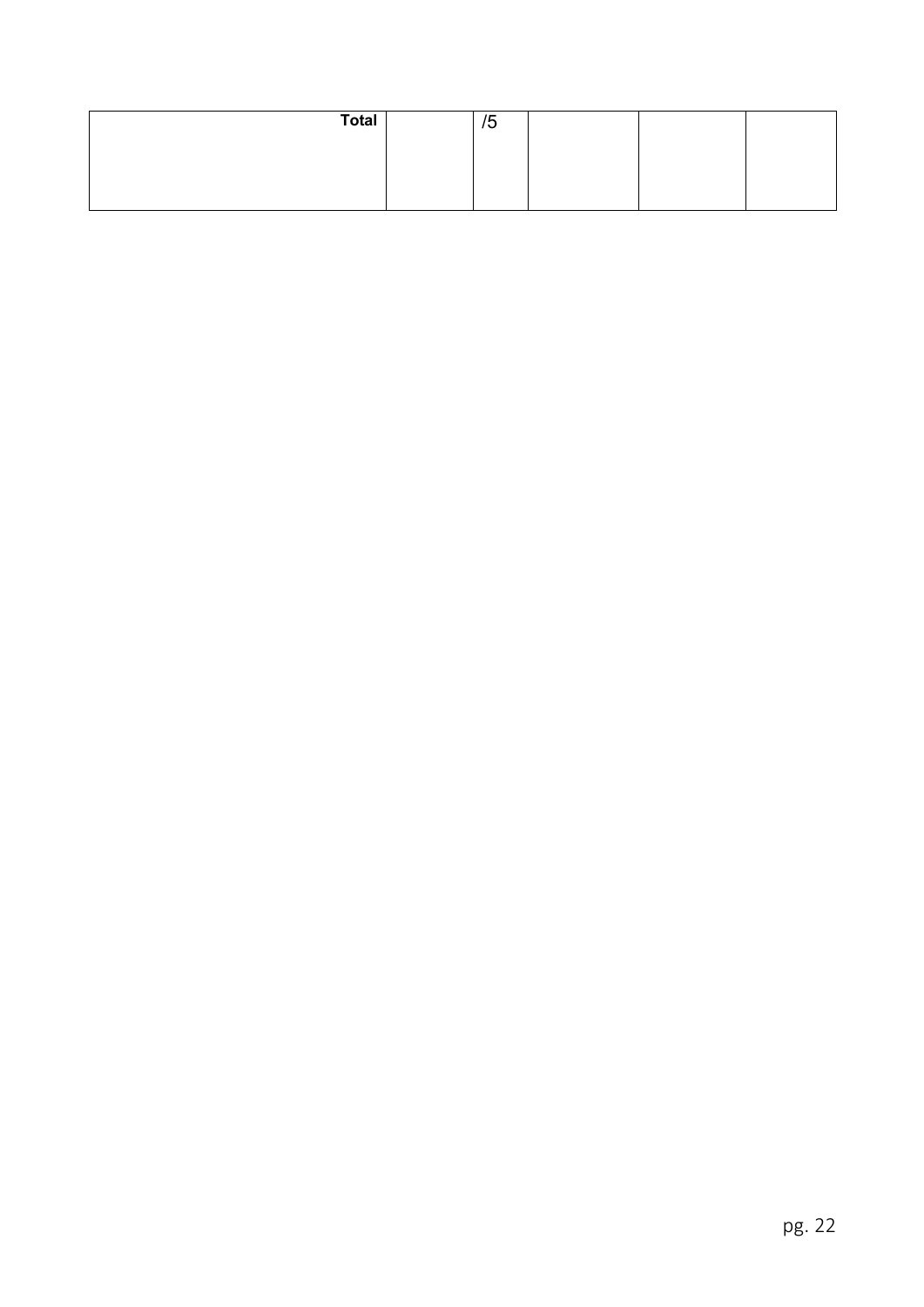### **Annex 2: Proposal Template**



Platform

The PRIMARY reference document for the EFPF Open Call is the Guide for Applicants (available on www.epf.org/funding-call/materials). This document is provided as an offline template. **ALL submissions must be made by completing the equivalent sections online at: www.f6s.com/efpf**

Main Info:

| <b>General Remarks to be</b><br>taken in account before<br>start to use the<br>document | This is a word version of a proposal template which will be used on the<br>$\bullet$<br>F6S submission system (see www.f6s.com/efpf)<br>You may find it easier to enter the text here and then paste to F6S when<br>$\bullet$<br>final. Take careful note of the character/word limits in each section and<br>check using words in build facilities on the review menu<br>All fields are mandatory unless otherwise stated<br>$\bullet$<br>If the proposal is not conformant with requirements it can be rejected<br>$\bullet$<br>Only single Applicants are accepted. Consortia that are composed of no<br>$\bullet$<br>more than 2 partners including a qualifying SME (ie either SME Alone,<br>SME+Partner (of any type) are accepted only for Type 2 sub-projects<br>(Validation) (See Section 2.3 Guidance for Applicants available on<br>www.efpf.org/funding-call/materials)<br>You will find further useful submission support on: www.efpf.org/funding-<br>call/materials<br>Carefully read the evaluation form for how the proposal will be assessed<br>and also the weightings given to each element (See the Guidance for<br>Applicants Annex 1 available on www.efpf.org/funding-call/materials)<br>Delete any example or guidance text where relevant<br>$\bullet$<br>Remember that EFPF is an innovation action, and not a research and<br>$\bullet$<br>innovation action so the expectation is more geared towards direct<br>exploitability vs research |
|-----------------------------------------------------------------------------------------|-------------------------------------------------------------------------------------------------------------------------------------------------------------------------------------------------------------------------------------------------------------------------------------------------------------------------------------------------------------------------------------------------------------------------------------------------------------------------------------------------------------------------------------------------------------------------------------------------------------------------------------------------------------------------------------------------------------------------------------------------------------------------------------------------------------------------------------------------------------------------------------------------------------------------------------------------------------------------------------------------------------------------------------------------------------------------------------------------------------------------------------------------------------------------------------------------------------------------------------------------------------------------------------------------------------------------------------------------------------------------------------------------------------------------------------------------------------------------|

#### **Project Acronym:** EFPF

**Project full name:** European Connected Factory Platform for Agile Manufacturing **Open for submission**: October 19, 2020 **Deadline:** February 19, 2021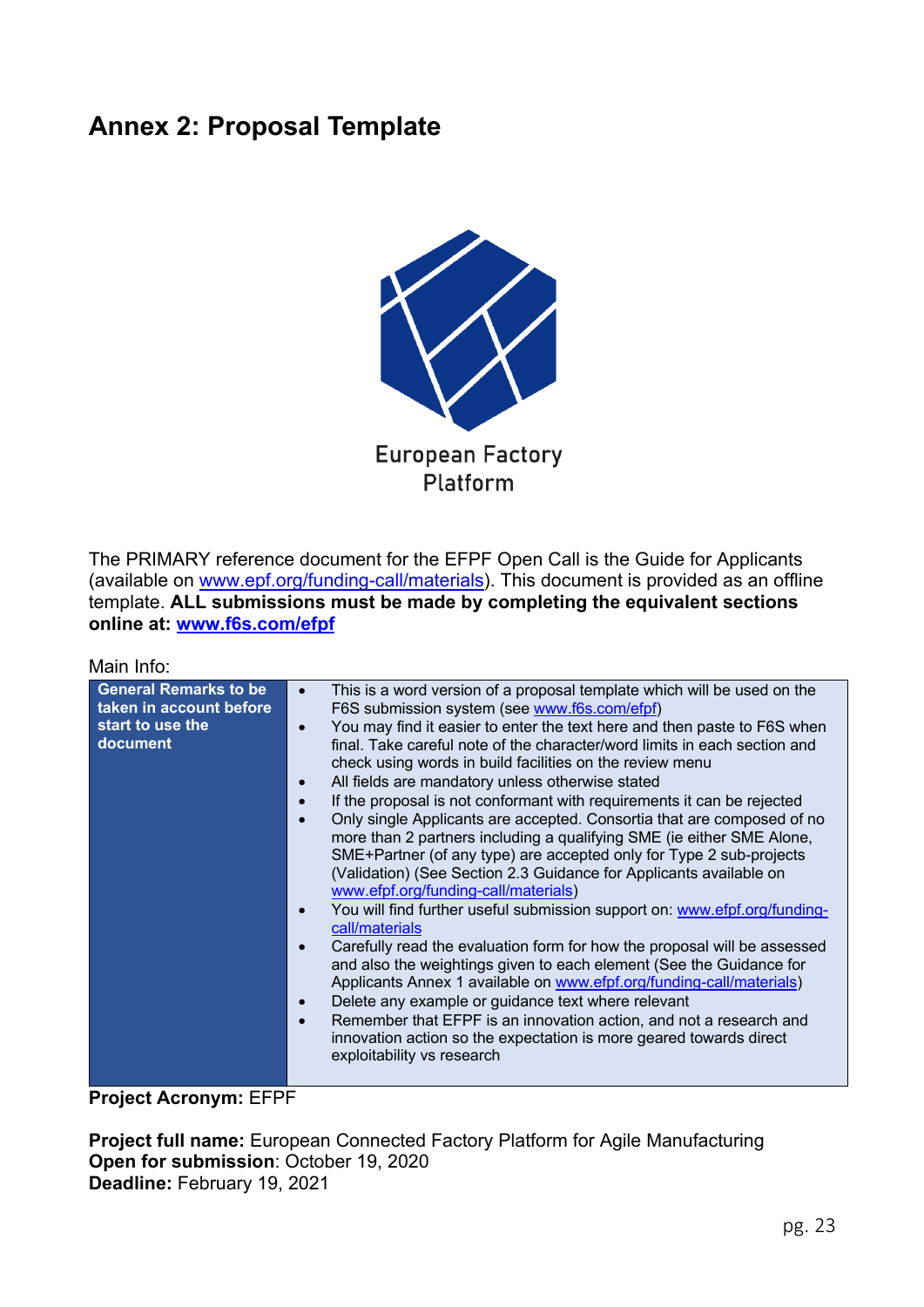**Expected duration of the activities**: 6, 9 and 12 Months **Total budget:** €2,500,000 **Maximum funding** request per proposal: €150,000 **Minimum funding** request per proposal: €50,000 **Submission Language:** English

Pre-question:

- 1. Please select the type of sub-project your proposal will address:
	- a. Developing Digital Manufacturing Applications
	- b. Validation / Testing
	- c. Integration

#### Declarations:

I declare that there is no known conflict of interest between this proposer and any member of the EFPF Consortium

I declare that all parties in the proposer team are legal, solvent business entities, established in the EU, Associated Countries or the UK, and eligible for Horizon 2020 funding (Please see https://ec.europa.eu/research/participants/data/ref/h2020/other/wp/2018- 2020/annexes/h2020-wp1820-annex-a-countries-rules\_en.pdf & http://ec.europa.eu/research/participants/data/ref/h2020/grants\_manual/hi/3cpart/h2020-hi-list-ac\_en.pdf)

Lead Applicant Details:

| <b>Organisation Type</b>                                   | e.g. SME/start-up |
|------------------------------------------------------------|-------------------|
| <b>Main Representative</b><br>Prefix (Mr, Mrs,,,)          |                   |
| <b>First Name</b>                                          |                   |
| <b>Last Name</b>                                           |                   |
| <b>Gender</b>                                              |                   |
| Position at the                                            |                   |
| <b>Organisation</b>                                        |                   |
| E-mail                                                     |                   |
| <b>Organisation Name</b>                                   |                   |
| <b>Organisation Address</b>                                |                   |
| <b>Organisation Country</b>                                |                   |
| <b>Organisation Phone No.</b>                              |                   |
| <b>Organisation</b><br><b>Description (5 lines</b><br>max) |                   |
|                                                            |                   |
| <b>Organisation keywords</b>                               |                   |
| to describe your                                           |                   |
| domain (5 max)                                             |                   |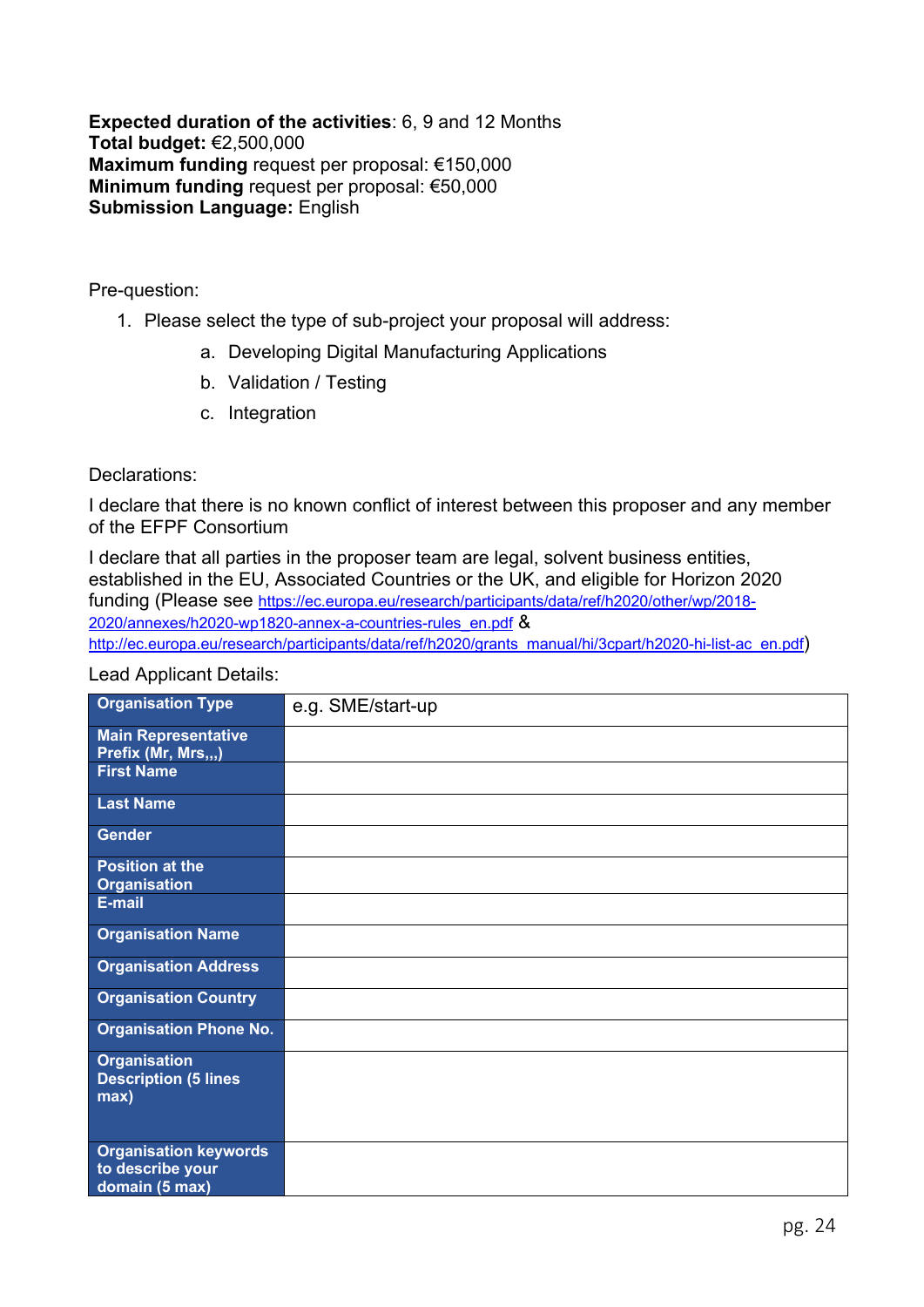| <b>Website</b>                                        |  |
|-------------------------------------------------------|--|
| <b>Number of employees</b>                            |  |
| <b>Number of employees</b><br>in RTD                  |  |
| <b>Foundation Date</b>                                |  |
| H2020<br>knowledge/experience<br>(2-3 sentances only) |  |

Additional Applicant Details (only for Type 2 Sub-projects: Validation/Testing):

| <b>Organisation Type</b>                                           |  |
|--------------------------------------------------------------------|--|
| <b>Main Representative</b><br>Prefix (Mr, Mrs,,,)                  |  |
| <b>First Name</b>                                                  |  |
| <b>Last Name</b>                                                   |  |
| <b>Gender</b>                                                      |  |
| <b>Position at the</b><br><b>Organisation</b>                      |  |
| E-mail                                                             |  |
| <b>Organisation Name</b>                                           |  |
| <b>Organisation Address</b>                                        |  |
| <b>Organisation Country</b>                                        |  |
| <b>Organisation Phone No.</b>                                      |  |
| <b>Organisation</b><br><b>Description (5 lines</b><br>max)         |  |
| <b>Organisation keywords</b><br>to describe your<br>domain (5 max) |  |
| <b>Website</b>                                                     |  |
| <b>Number of employees</b>                                         |  |
| <b>Number of employees</b><br>in RTD                               |  |
| <b>Foundation Date</b>                                             |  |
| H2020<br>knowledge/experience<br>(2-3 sentances only)              |  |

| <b>Abstract</b> |  |
|-----------------|--|
|                 |  |

**500 Characters** 

Please provide a short abstract highlighting the main point of your proposal.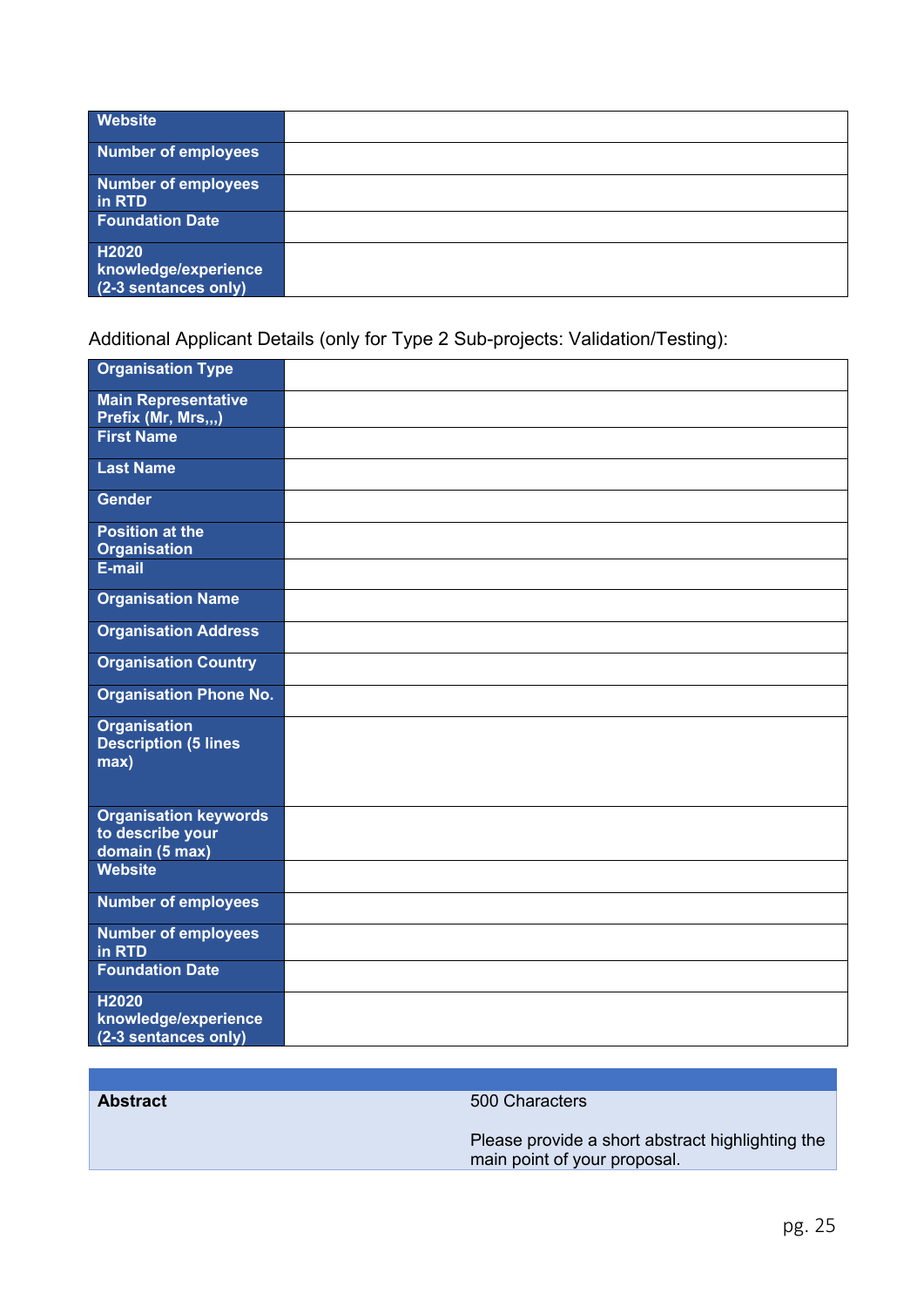# **1. Idea** (6000 characters)

### **1.1 The Challenge**

| <b>What specific</b><br>challenge are you<br>addressing and<br>what are your<br>objectives? | 1000 characters<br>Clearly articulate what challenge you intend to address, define the<br>objectives for your project and how they address the challenge.                                                                                                                                 |
|---------------------------------------------------------------------------------------------|-------------------------------------------------------------------------------------------------------------------------------------------------------------------------------------------------------------------------------------------------------------------------------------------|
| How does your project<br>align with EFPF<br>project objectives?                             | 500 characters<br>Describe how your project aligns with EFPF project objectives<br>(See Guidance for Applicants Section 1.2 available on<br>www.eff.org/funding-call/materials)                                                                                                           |
| <b>What makes your</b><br>approach unique?                                                  | 1000 characters<br>Clearly define how your project is innovative, cutting-edge and/or<br>reflects the most recent advances in the field.<br>For Validation proposals, this includes innovative validation<br>methodologies and/or validation in new domains and/or<br>innovative outputs. |

#### **1.2 Technical Foundations**

| Which services and/or<br>components and/or<br><i><b>functionalities</b></i><br>and/or datasets<br>and/or existing<br>platforms will you<br>use? Explain how<br>each one is<br>relevant to your<br>solution. | 1000 characters                                                                                                                                                                                                                                                                                                                                                                                                      |
|-------------------------------------------------------------------------------------------------------------------------------------------------------------------------------------------------------------|----------------------------------------------------------------------------------------------------------------------------------------------------------------------------------------------------------------------------------------------------------------------------------------------------------------------------------------------------------------------------------------------------------------------|
|                                                                                                                                                                                                             | List here the existing services, components, functionalities, datasets,<br>and/or existing platforms that enable your idea.                                                                                                                                                                                                                                                                                          |
|                                                                                                                                                                                                             | Clearly indicate what is provided by EFPF and what by third parties.<br>Also state whether your solution requires physical access to<br>industrial facilities and whether you expect this to be provided by<br>yourself, EFPF or a third party. Where relevant, also indicate any<br>licences (or IPR) to be considered?                                                                                             |
|                                                                                                                                                                                                             | We need details about these services, datasets, and platforms (and<br>how each of them) will help you to build the solution. Note that<br>the reviewers will most likely not have the capacity to read<br>extensive external documentation. What they need is enough<br>information to be able to assess that the services and datasets<br>are relevant, valuable, and properly interconnected for your<br>proposal. |
|                                                                                                                                                                                                             | For detailed technical information please watch this Video Guide to<br>Finding Technical Information available on www.efpf.org/funding-<br>call/materials and then visit the EFPF Portal on www.efpf-<br>portal.ascora.eu                                                                                                                                                                                            |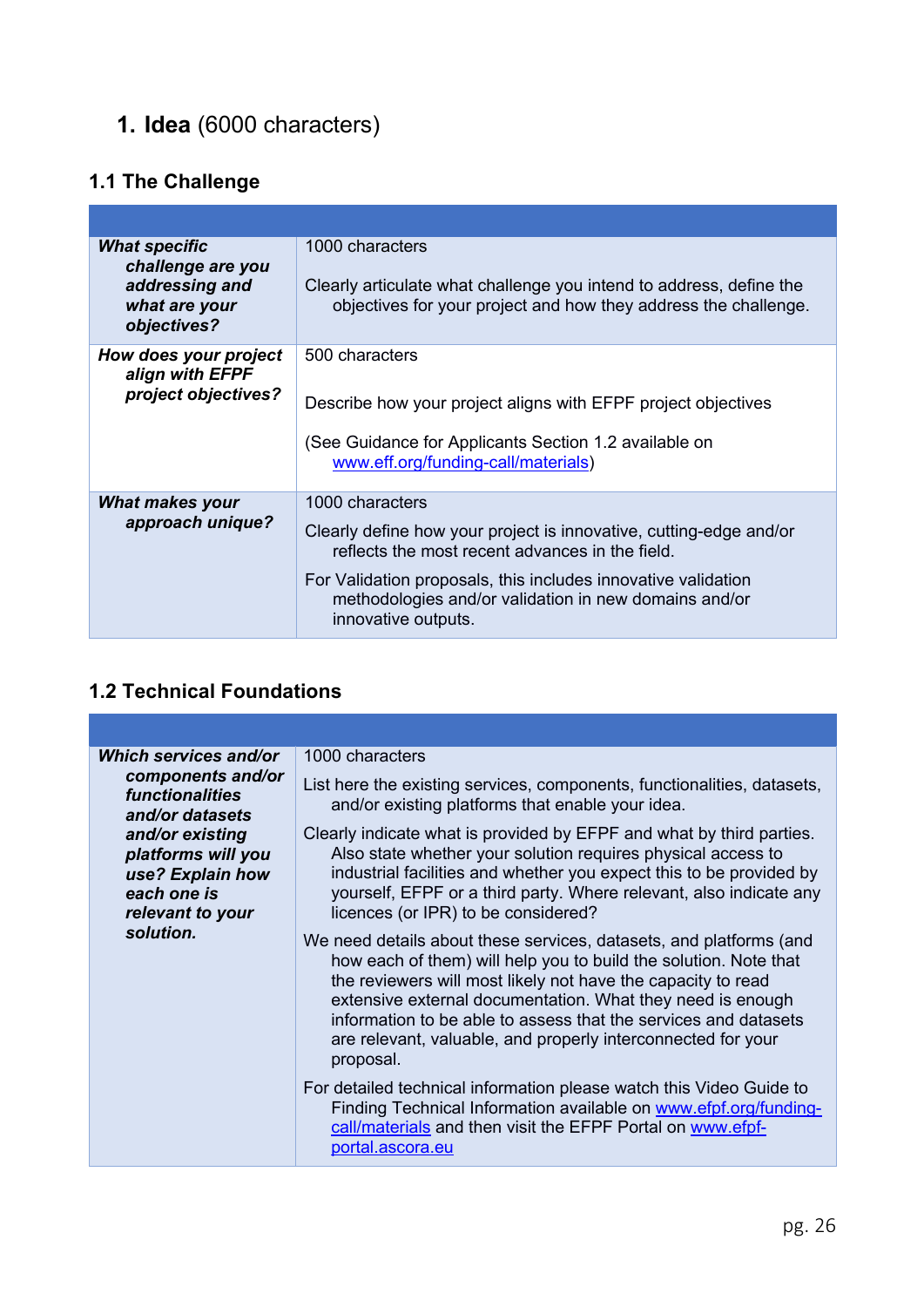| How much does your                                                        | 500 characters                                                                                                                                                             |
|---------------------------------------------------------------------------|----------------------------------------------------------------------------------------------------------------------------------------------------------------------------|
| solution use and/or<br>contribute to<br>standards and<br>standardisation? | Please discuss the use of standards in your solution, including where<br>relevant, whether and how your sub-project will contribute to any<br>of them. Please be detailed. |

### **1.3 Outputs**

| What will the output(s) of                                       | 1000 characters                                                                                                                                       |
|------------------------------------------------------------------|-------------------------------------------------------------------------------------------------------------------------------------------------------|
| your project be?                                                 | List here the specific solution/validation/integration outputs of the<br>project.                                                                     |
|                                                                  | Example:                                                                                                                                              |
|                                                                  | - An Android app, with the following functionality                                                                                                    |
|                                                                  | - A validation report and recommendations for improvements                                                                                            |
|                                                                  | - The integration/federation of (X) with EFPF platform/component<br>(Y)                                                                               |
| How will your output(s)<br>contribute to<br>advancing the field? | 500 characters                                                                                                                                        |
|                                                                  | Explain how your output(s) can help to develop and/or advance the<br>domain and/or act as a catalyst for future<br>projects/developments/technologies |
| How will you measure                                             | 500 characters                                                                                                                                        |
| the quality of your<br>outputs? Give<br>examples of relevant     | For each output, tell us how you will assess its quality. Mention<br>the methods you will use, and the relevant KPIs.                                 |
| <b>KPIS</b>                                                      | Example: for our Android app, you could consider a user study,<br>focus groups etc. with a minimum number of users, number of<br>downloads etc.       |
|                                                                  | Do not list any company business KPIs here; focus only on product<br>KPI <sub>s</sub> .                                                               |

### **2. Impact (3500 characters)**

### **2.1 Exploitation, Business Benefits and Wider Impact**

| How will the<br>project/project<br>outputs<br>contribute to your<br>business? | 1000 characters<br>In the previous section, you told us what services, components,<br>functionalities, data and platforms are central to your proposal and<br>why you want to build your business with them. Here we want to<br>know about the business side of your idea. |
|-------------------------------------------------------------------------------|----------------------------------------------------------------------------------------------------------------------------------------------------------------------------------------------------------------------------------------------------------------------------|
|                                                                               | Explain in detail how your involvement in the EFPF project and your<br>project outcomes and/or the knowledge/experience gained will be<br>exploited by your business and/or contribute to your business<br>model going forward.                                            |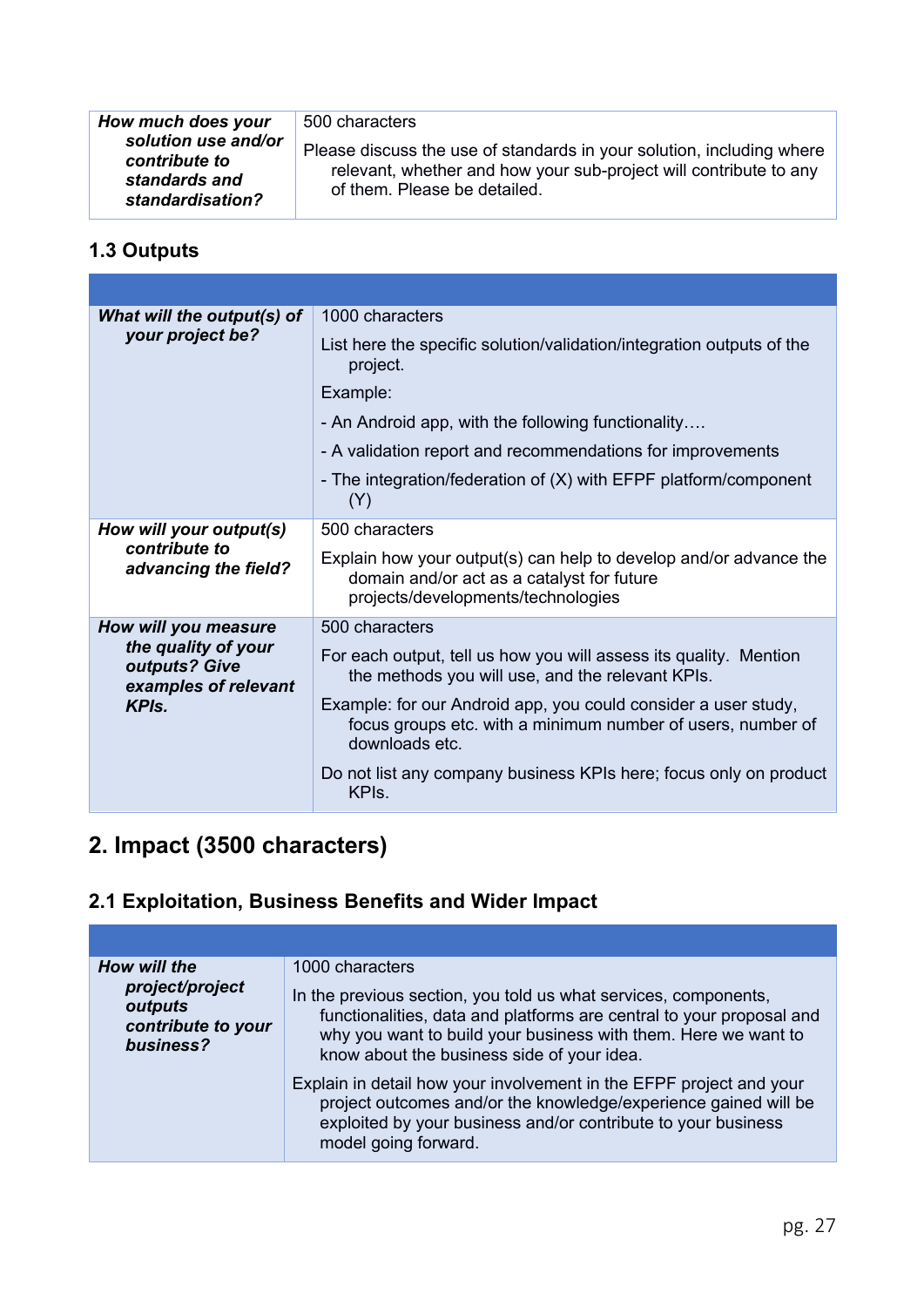| How will your project<br>add value to the<br><b>EFPF</b> offering or<br>to the wider<br>Industry4.0<br>domain? | 500 characters                                                                                                                                                                                                                                                              |
|----------------------------------------------------------------------------------------------------------------|-----------------------------------------------------------------------------------------------------------------------------------------------------------------------------------------------------------------------------------------------------------------------------|
|                                                                                                                | Describe how your project will benefit EFPF partners, users and/or<br>customers, or to the wider Industry4.0 domain going forward.                                                                                                                                          |
| How will you promote                                                                                           | 500 characters                                                                                                                                                                                                                                                              |
| and disseminate<br>the output(s) of<br>the project?                                                            | Describe your plan for how you will make the wider ecosystem aware<br>of your project output(s).                                                                                                                                                                            |
|                                                                                                                | Where relevant, this can include communications with and/or<br>marketing to stakeholders, business networks and/or market<br>sectors.                                                                                                                                       |
| How sustainable is                                                                                             | 500 characters                                                                                                                                                                                                                                                              |
| your project<br>output(s) in the<br>long-term?                                                                 | While uncertainty exists and is acceptable in many cases, please<br>discuss here why you think your solution will be sustainable by<br>your company, or someone else taking over, in the long-term.                                                                         |
|                                                                                                                | For Validation projects, explain how your output(s) will contribute to<br>your long-term business sustainability, development or growth.                                                                                                                                    |
| <b>What are the</b>                                                                                            | 1000 characters                                                                                                                                                                                                                                                             |
| anticipated wider<br>economic,<br>societal or<br>environmental<br>impacts your<br>solution will<br>have?       | Provide specific examples to demonstrate how your project output(s)<br>will have a positive impact on wider economic, societal or<br>environmental domains.                                                                                                                 |
|                                                                                                                | This can include, for example, how much money your output(s) saves<br>your customer, your sector and/or society as a whole; whether your<br>output(s) helps better decision-making and/or problem-solving;<br>whether your output(s) can save energy and/or reduce wasteetc |
|                                                                                                                | We do not expect 100% accuracy, and for Validation projects the<br>impact on these domains may be indirect (which is fine), but<br>please provide enough detail for us to understand the broader<br>potential of what you are proposing.                                    |

# **3. Team, budget and work plan (3000 characters)**

### **3.1 Knowledge and skills of the team**

| <b>List the core</b> | 1000 characters                                                      |
|----------------------|----------------------------------------------------------------------|
| members of your      | We refer here to the team that will work on the project. Remember we |
| team and their       | look for complementary skills in the core team. Please do not add    |
| skills and           | any links to personal Websites, LinkedIn profiles etc. We will not   |
| experience. How      | have the capacity to check them. Use bullet points with name, role   |
| many of them will    | and relevant experience. Tell us if the team member will work full   |
| be working           | time, part time or on a freelance basis on the project.              |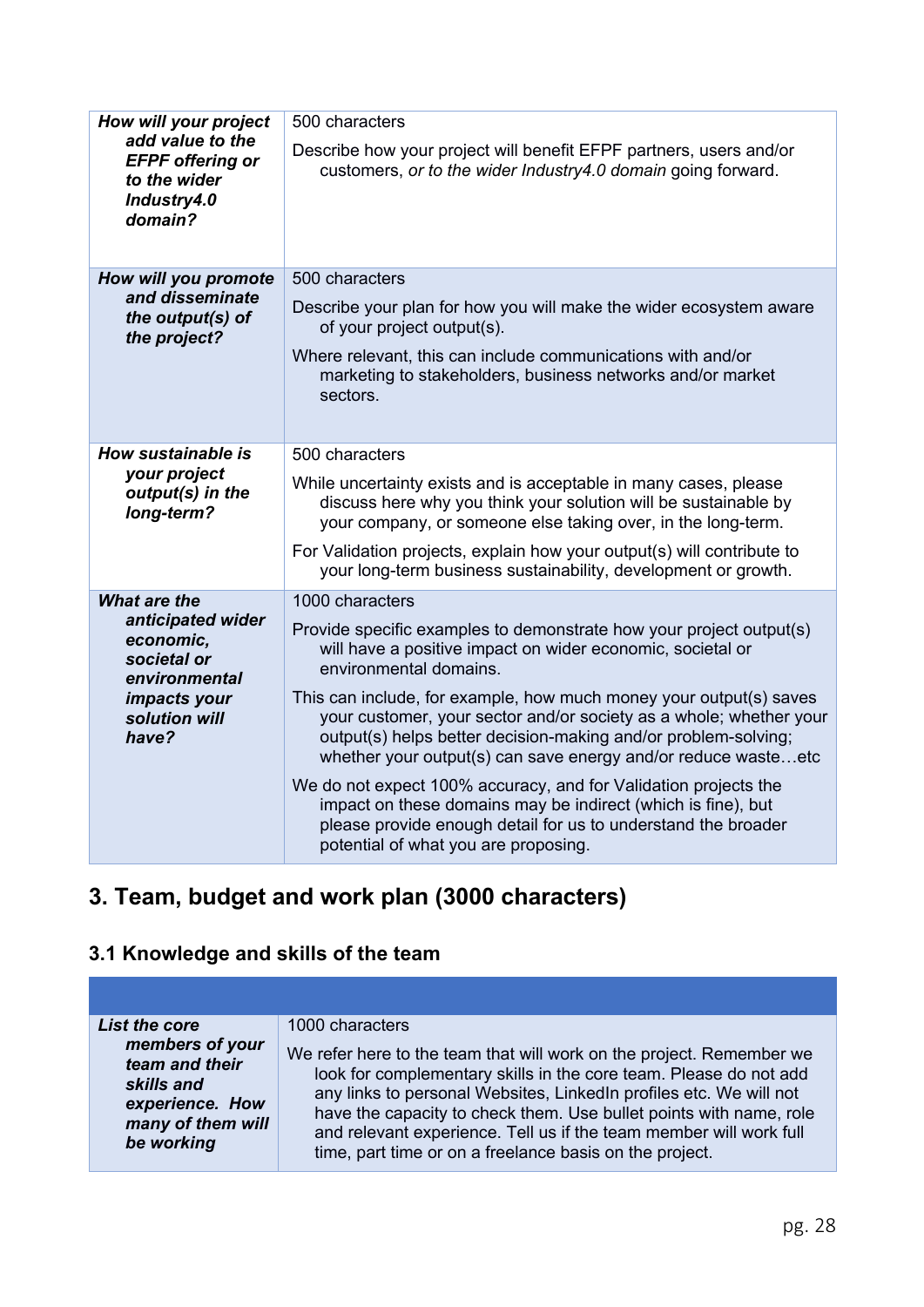| full/part-time on | Example: Mary Smith, CTO, 10 yrs experience in backend dev, Ruby, |  |
|-------------------|-------------------------------------------------------------------|--|
| the project?      | Python, co-founded 1 startup and led a team of 5 developers, full |  |
|                   | time.                                                             |  |

### **3.2 Capacity to deliver the project**

| What is the estimated timeline                                                                                                         | 500 characters                                                                                                                                                                                                                                                                                                                                                                                                                                                             |
|----------------------------------------------------------------------------------------------------------------------------------------|----------------------------------------------------------------------------------------------------------------------------------------------------------------------------------------------------------------------------------------------------------------------------------------------------------------------------------------------------------------------------------------------------------------------------------------------------------------------------|
| and the major activities in<br>your project? (use 3<br>milestones as defined in<br><b>Section 6 of the Guidance</b><br>for Applicants) | A detailed workplan will be required if you pass the selection<br>phase. At this stage, we are asking only an indication of<br>the main activities (stay at high level) and the timing for<br>their completion. If convenient, use bullet points                                                                                                                                                                                                                           |
|                                                                                                                                        | E.g.:                                                                                                                                                                                                                                                                                                                                                                                                                                                                      |
|                                                                                                                                        | Milestone 1<br>$\circ$ Use case validation with relevant Stakeholders<br>$\circ$ []<br>o Software client development for EFPF services<br>Milestone 2<br>o Implementation of the chain of services<br>$\circ$ []<br>○ GUI first release<br>Milestone 3<br>o Automatic software deployment and configuration<br>$\circ$ []<br>$\Omega$<br>Final software release<br>Please see Section 6 in the Guidance for Applicants<br>available on www.efpf.org/funding-call/materials |
| Beyond the 30% of costs that                                                                                                           | 500 characters                                                                                                                                                                                                                                                                                                                                                                                                                                                             |
| you are liable for (for profit<br>organisations), what other<br>additional internal<br>resources you are prepared<br>to commit?        | Describe what additional resources you are prepared to<br>commit. We want to see you believe in your project and<br>you are ready to invest some of your own resources.<br>These resources can be of any type (datasets,<br>infrastructures, in-kind time of experts, knowledge<br>basesetc).                                                                                                                                                                              |
|                                                                                                                                        |                                                                                                                                                                                                                                                                                                                                                                                                                                                                            |

### **3.3 Budget for the acceleration period**

| <b>Please justify the</b><br>1000 characters<br>allocation of the<br>resources for which<br>Give a breakdown of how you will use the funding for personnel,<br>subcontracting, travel, equipment, and other goods and<br>you are seeking 70%<br>services. Respect the following rules. Your application might be<br>(profit<br>declared non-eligible if you fail to do so:<br>organisations) or<br>100% (non-profit<br>1. Describe costs only for the accelerator period (refer to the<br>different project types and durations and do not ask for more<br>organisations)<br>funding than the maximum).<br>funding.<br>2. Remember that a flat overhead rate of 25% is applied to<br>costs (except subcontracting).<br>3. Remember that due to European regulation, only 15% of |  |
|---------------------------------------------------------------------------------------------------------------------------------------------------------------------------------------------------------------------------------------------------------------------------------------------------------------------------------------------------------------------------------------------------------------------------------------------------------------------------------------------------------------------------------------------------------------------------------------------------------------------------------------------------------------------------------------------------------------------------------------------------------------------------------|--|
|                                                                                                                                                                                                                                                                                                                                                                                                                                                                                                                                                                                                                                                                                                                                                                                 |  |
| purchased equipment can be reimbursed.                                                                                                                                                                                                                                                                                                                                                                                                                                                                                                                                                                                                                                                                                                                                          |  |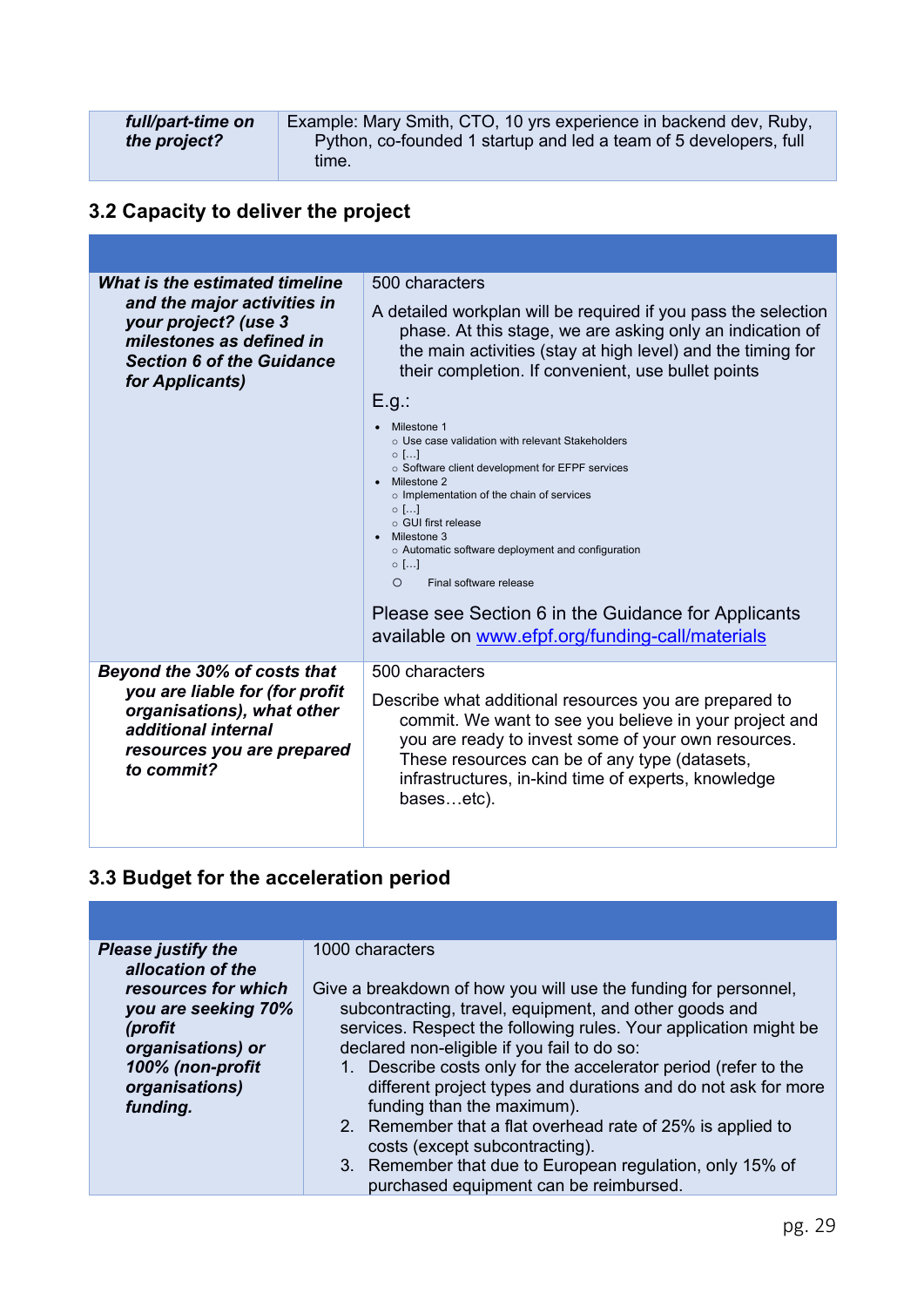| Please see the Section 3.4 Guidance for Applicants available on<br>www.efpf.org/funding-call/materials for more details on eligible |
|-------------------------------------------------------------------------------------------------------------------------------------|
| costs.                                                                                                                              |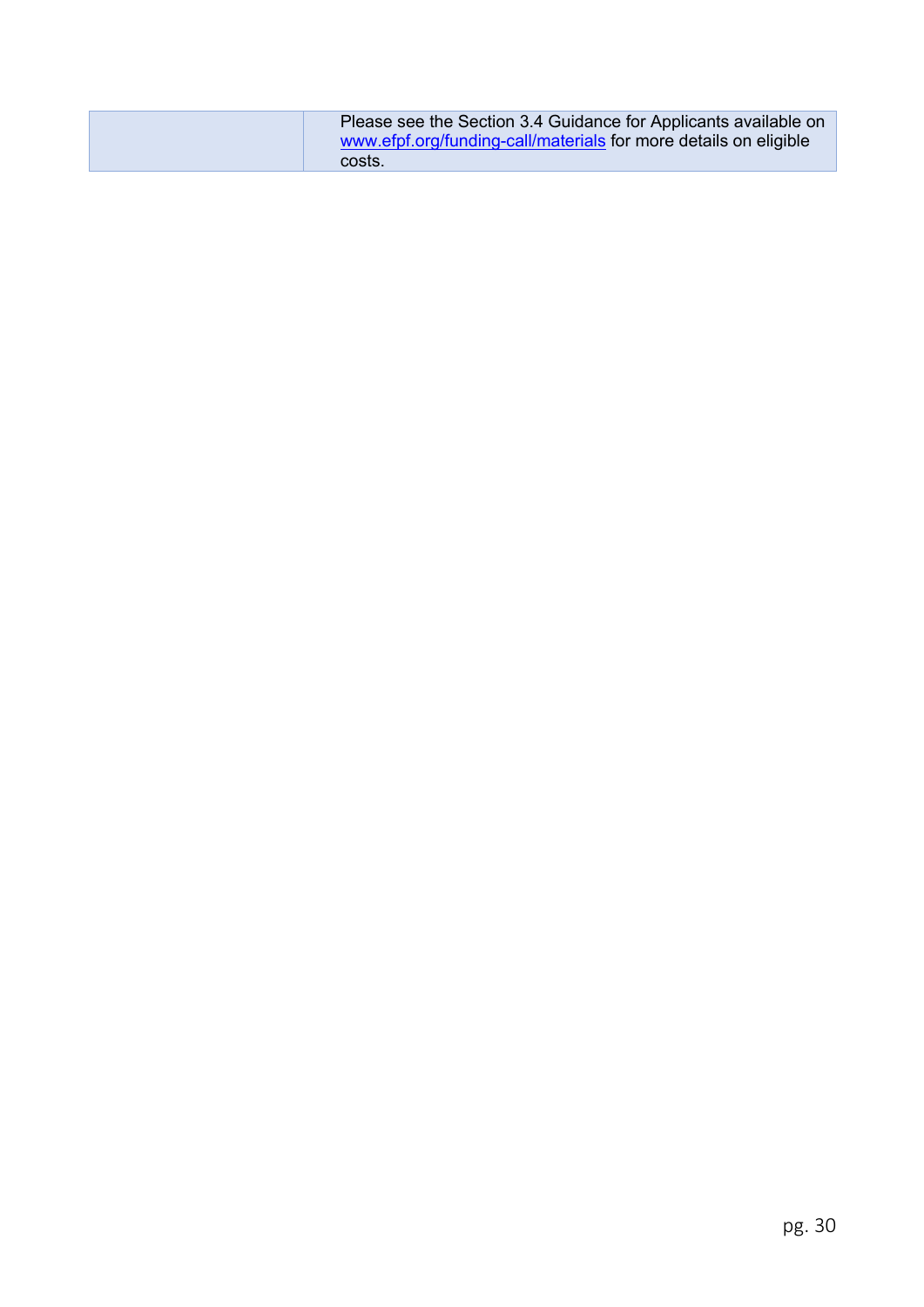# **Annex 3: Declaration of Honour**

Declaration of honour on exclusion criteria and absence of conflict of interest

- 1. As legal representative it is declared that the entity isnot:
	- a) bankrupt or being wound up, is having its affairs administered by the courts, has entered into an arrangement with creditors, has suspended business activities, is the subject of proceedings concerning those matters, or is in any analogous situation arising from a similar procedure provided for in national legislation or regulations;
	- b) having powers of representation, decision making or controlling personnel being convicted of, or having been convicted of an offence concerning their professional conduct by a judgment which has the force of res judicata;
	- c) having been guilty of grave professional misconduct proven by any means which the contracting authority can justify including by decisions of the European Investment Bank and international organisations
	- d) failing to be compliant with obligations relating to the payment of social security contributions or the payment of taxes in accordance with the legal provisions of the country in which it is established or with those of the country of the contracting authority or those of the country where the contract is to be performed;
	- e) having powers of representation, decision making or controlling personnel having been the subject of a judgment which has the force of res judicata for fraud, corruption, involvement in a criminal organisation or any other illegal activity, where such illegal activity is detrimental to the Union's financial interests;
	- f) subject to an administrative penalty for being guilty of misrepresenting the information required by the contracting authority as a condition of participation in a grant award procedure or another procurement procedure or failing to supply this information, or having been declared to be in serious breach of its obligations under contracts or grants covered by the Union's budget.
- 2. I declare that the natural persons with power of representation, decision-making or control over the aforementioned legal entity are not in the situations referred to in b) and e) above.
- 3. I declare that I
	- a) am not subject to a conflict of interest and will take all reasonable measures to prevent any situation where the objectives of the EFPF project might be compromised due to undeclared shared interests;
	- b) have not made false declarations in supplying the required information to the project formally detailed as EFPF, and have not failed to supply the required information;
	- c) I am not in one of the situations of exclusion, referred to in the abovementioned points a) to f).
- 4. I certify that I: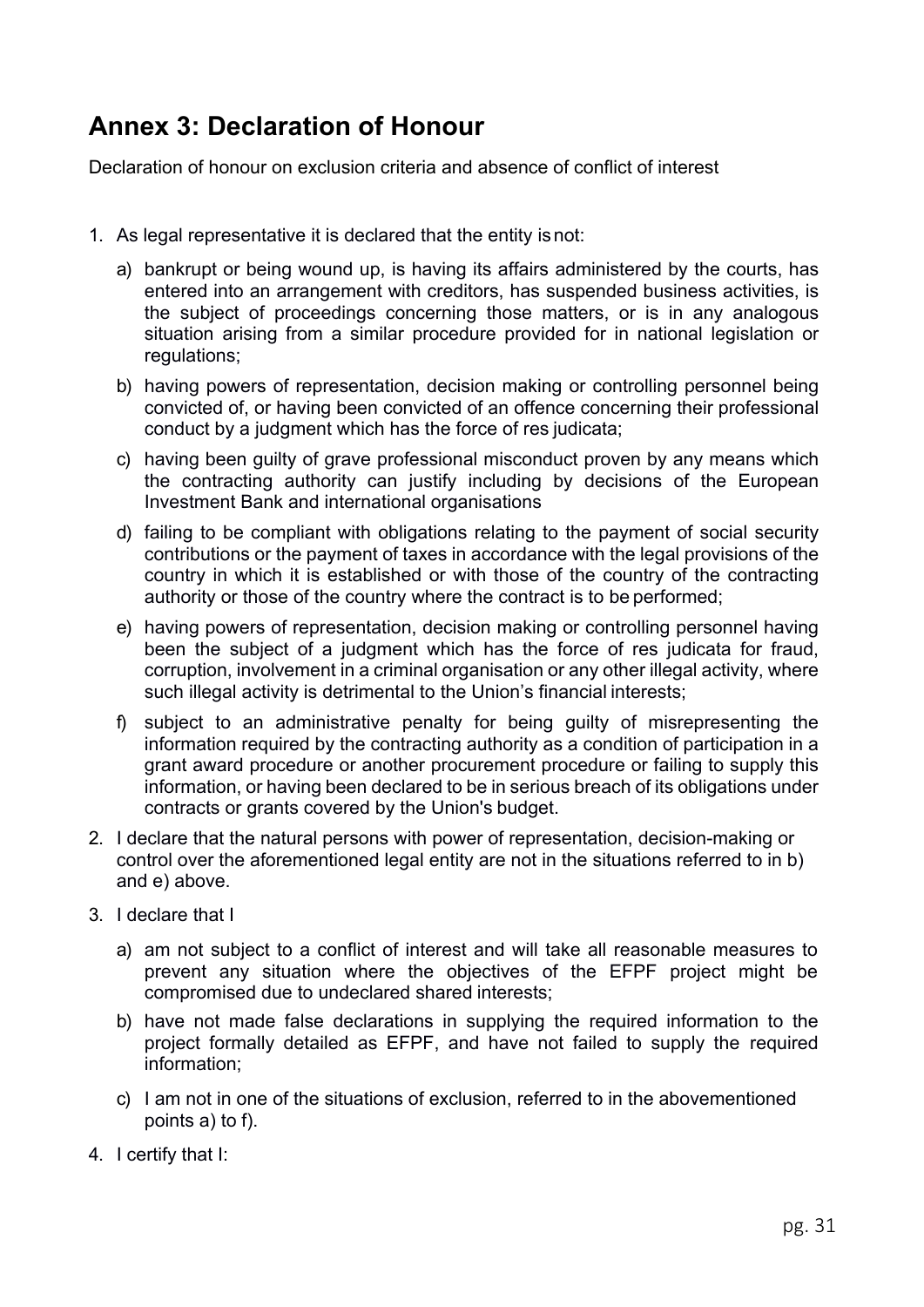- a) am committed to participate in the aforementioned project as part of the legal entity detailed above;
- b) have stable and sufficient sources of funding to maintain its activity throughout its participation in the aforementioned project, and will provide any counterpart funding necessary;
- c) have or will have the necessary resources as and when needed to carry out its involvement in the project.
- d) will comply with my responsibilities and obligations under the EFPF project.
- e) will respect any third party rights in relation to data provided for processing under the EFPF project.
- f) will abide by international, EU and national laws and regulations that might apply to the substance, or outcome, of data sharing arrangements as relevant to activities that I/my entity will be involved in under the EFPF project.
- g) will take all reasonable measures to safeguard data provided to me/my entity for use in the EFPF project against possible misuse and unauthorized access.
- h) will abide by international, EU and national laws imposing privacy and data protection requirements (including the General Data Protection Regulation **(**GDPR**)**  (Regulation (EU) 2016/679)) as relevant. In particular, personal data shared under the EFPF project will not be re-used for purposes outside the project without the explicit prior consent of the data controller.
- i) will act in good faith as far as reasonably possible under the Project and fully apply the principles of the Ethics Statement.